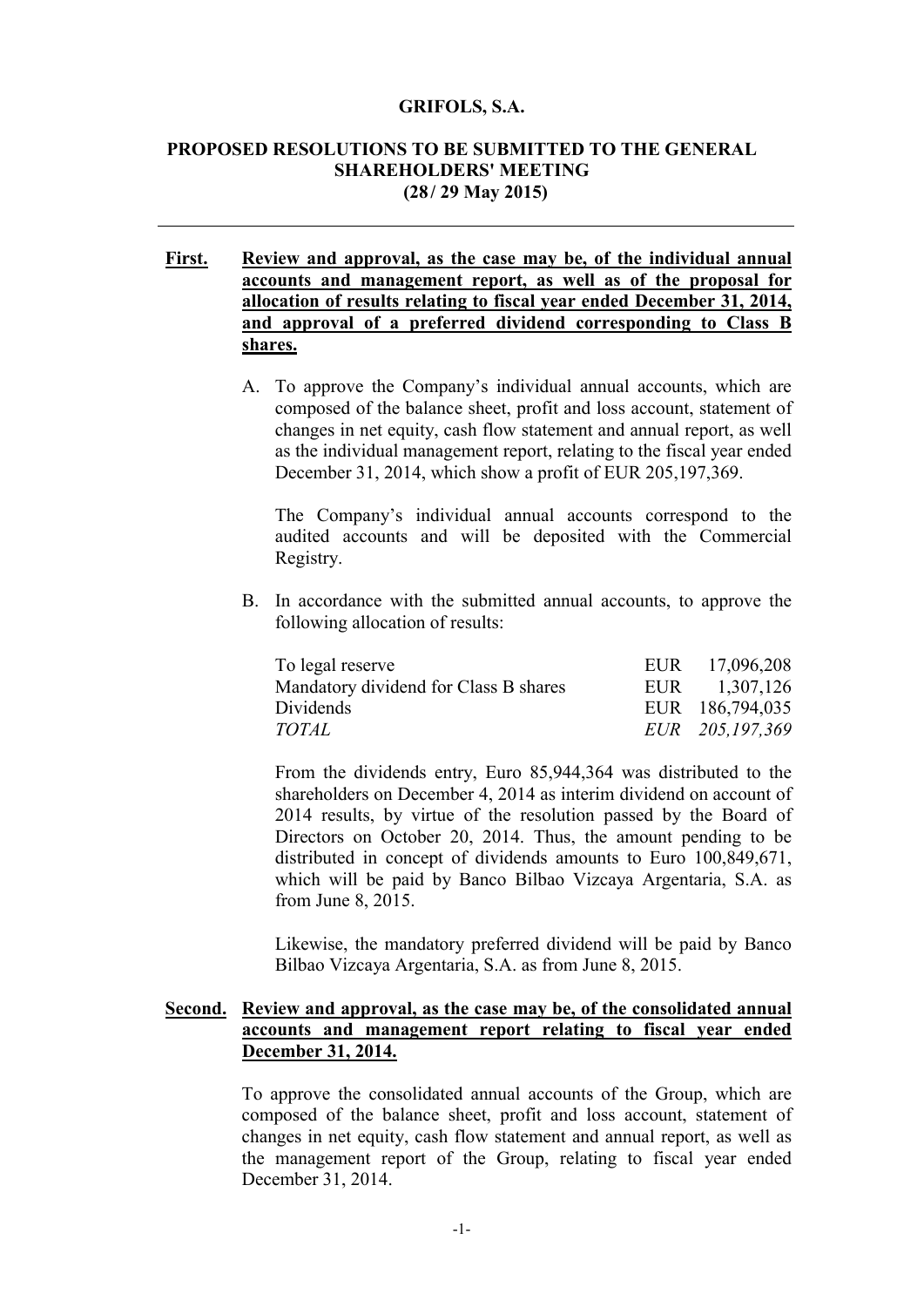The consolidated annual accounts correspond with the audited accounts and will be deposited with the Commercial Registry.

# **Third. Review and approval, as the case may be, of the performance of the Board of Directors throughout the fiscal year ended December 31, 2014.**

To approve the management of the Board of Directors, at both Company and Group level, throughout the fiscal year ended December 31, 2014.

#### **Fourth. Re-election of auditors of the individual annual accounts.**

To re-elect as auditors of the Company's individual accounts, the company KPMG Auditores, S.L., registered in the Official Registry of Auditors (*Registro Oficial de Auditores de Cuentas del Instituto de Contabilidad y Auditoría de Cuentas*) under number S0702, with registered office in Madrid, Paseo de la Castellana, nº 95, registered in the Commercial Registry of Madrid, under Volume 11,961, Sheet M-188,007 and provided with Tax Identification Card number B-78510153, for the term of one year starting January 1, 2015. Such appointment will therefore comprise the audit of the annual accounts for the fiscal year to be ended December 31, 2015.

### **Fifth. Re-election of auditors of the consolidated annual accounts**.

To re-elect as auditors of the Company's consolidated annual accounts, the company KPMG Auditores, S.L., registered in the Official Registry of Auditors (*Registro Oficial de Auditores de Cuentas del Instituto de Contabilidad y Auditoría de Cuentas*) under number S0702, with registered office in Madrid, Paseo de la Castellana, nº 95, registered in the Commercial Registry of Madrid, under Volume 11,961, Sheet M-188,007 and provided with Tax Identification Card number B-78510153, for the term of one year starting January 1, 2015. Such appointment will therefore comprise the audit of the annual accounts for the fiscal year to be ended December 31, 2015.

#### **Sixth. Amendment of the Articles of Association:**

**6.1.- Amendment of articles 13, 14, 15 and 17 of the Articles of Association, related to the functioning of the General Shareholders' Meeting, in order to adequate their content to the latest amendments of the Companies Act on matters of corporate governance, as well as introducing substantive and technical improvements in their wording.**

In view of the mandatory report of the Board of Directors, amend articles 13, 14, 15 and 17 of the Articles of Association, related to the functioning of the General Shareholders' Meeting, in order to adequate their content to the latest amendments of the Companies Act on matters of corporate governance, as well as introducing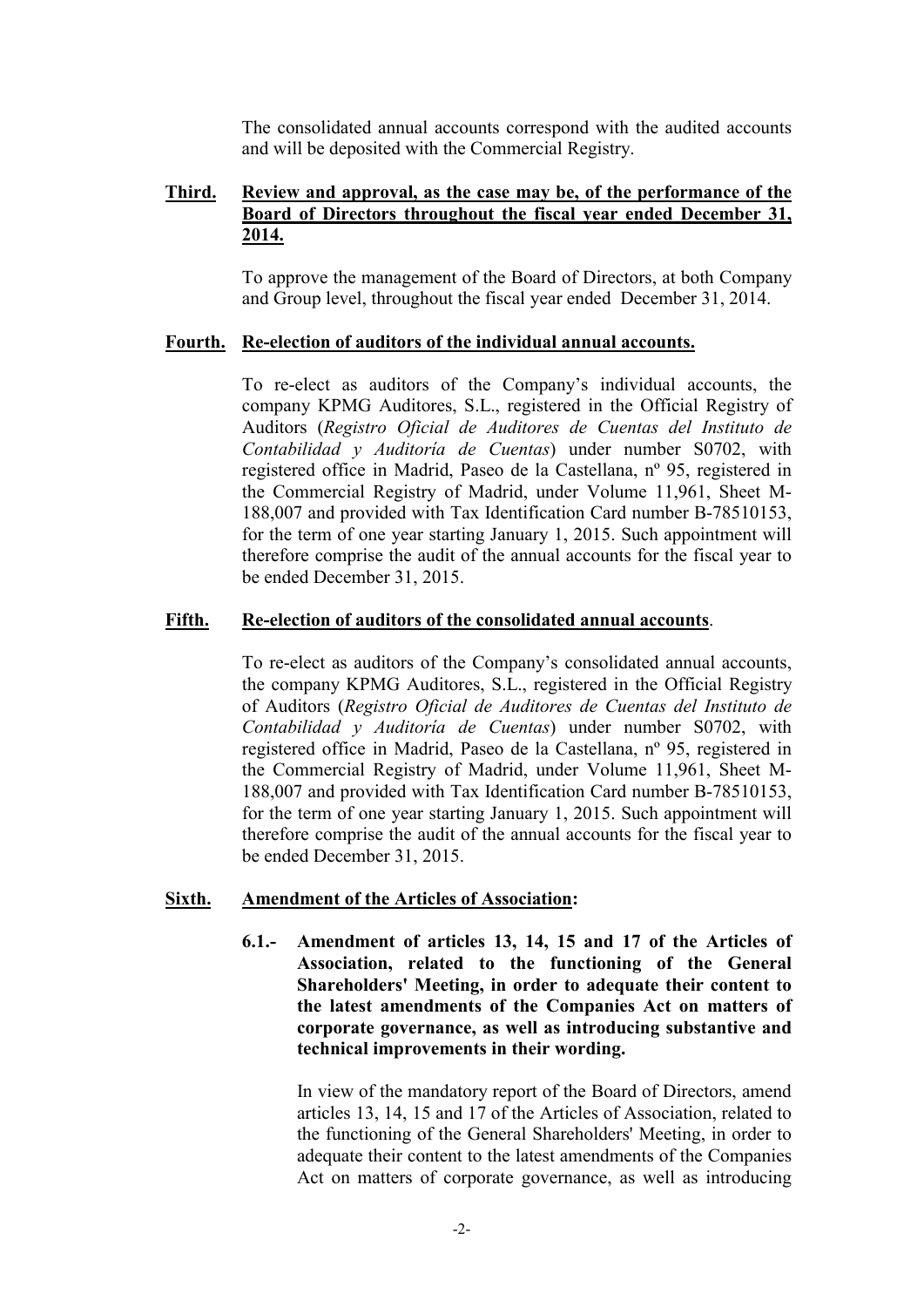substantive and technical improvements in their wording. The mentioned articles will read as follows (in italics):

*Article 13.- The General Shareholders' Meetings may be either ordinary or extraordinary. The ordinary General Shareholders' Meeting must be held within the first six months of each fiscal year in order to approve, if applicable, the corporate management, the annual accounts for the previous fiscal year and the allocation of the results. Any other shareholders' meeting will be deemed Extraordinary.*

*Extraordinary Meetings shall be held whenever the Board deems it convenient on its own initiative or upon the request of one or several shareholders holding at least 3% of the share capital, who must state in their request the matters to be addressed at the Meeting.* 

*In such case, the Meeting shall be called to be held within the two months following the date on which a notarial demand requesting the Board to call the Meeting was served.*

## *Article 14.- Calling of the General Shareholders' Meeting.-*

- *1. Both the Ordinary and the Extraordinary General Shareholders' Meetings must be called according to the legal requirements in force at least one month in advance from the date set for the meeting, except in those cases where the Law might have foreseen other terms, by means of a notice published in, at least, the following media:*
	- *a) The Official Gazette of the Commercial Registry or one of the major newspapers in circulation in Spain.*
	- *b) The web page of the Spanish Securities Exchange Commission.*
	- *c) The Company's web page.*

*Notwithstanding the foregoing, when the Company offers the shareholders the genuine possibility of voting by electronic means made available to all of them, the extraordinary General Meetings may be called with a minimum prior notice of fifteen (15) days. This reduction in the term to call the meeting will require an express resolution by the Ordinary General Meeting passed by, at least, two thirds (2/3) of the subscribed share capital with voting rights; the validity of this resolution must not exceed the date on which the next meeting is to be held.*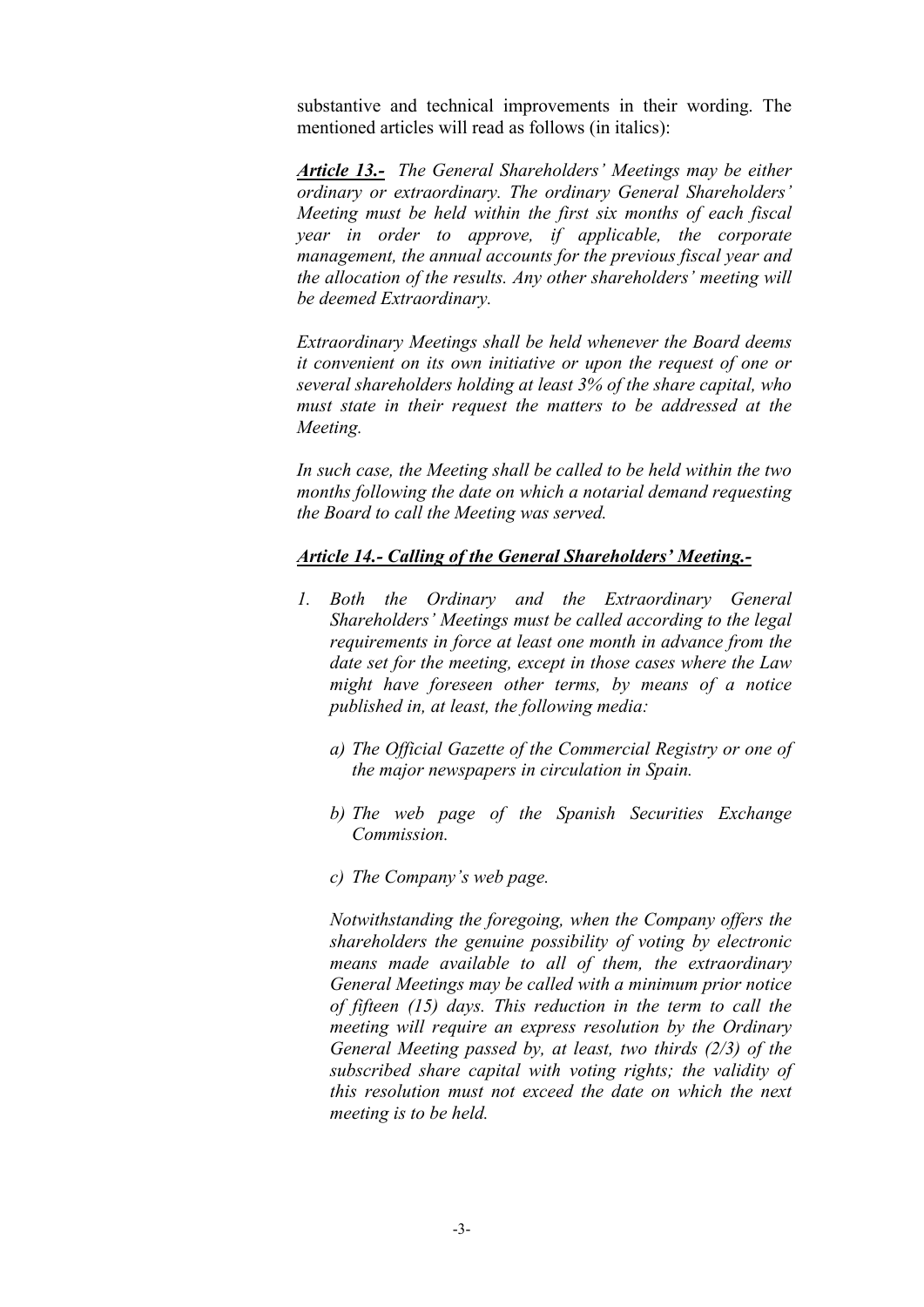*The notice published on the Company's corporate web page will be kept available uninterruptedly at least until the General Shareholders' meeting takes place.*

- *2. The notice must state, in addition to the statements required by article 517 of the Companies Act, the name of the Company, the date and time of the meeting, the agenda, which shall include the matters to be addressed thereat, and the position held by the person or persons issuing the notice; the notice may also set forth the date on which the meeting shall be held, as the case may be, upon second call.*
- *3. Shareholders representing at least three per cent (3%) of the share capital may request the publication of a supplement to the call of the Ordinary General Shareholders' Meeting including one or more items in the agenda of the call and to file justified resolution proposals regarding matters already included or that should be included in the agenda, as long as these new proposals are accompanied by a justification or, if applicable, by a justified resolution proposal. This right must be exercised by means of a certified notification, which must be received at the Company's registered office within five (5) days of the publication of the call to the meeting.*

*The supplement to the call to the meeting must be published at least fifteen (15) days prior to the date set for the meeting.*

*Article 15.- Quorums for holding of a General Shareholders' Meeting.- Except for those cases for which the Law, the Company's current Articles of Association or the General Shareholders' Regulations provide a higher quorum, the General Shareholders' meetings shall be validly summoned on first call when the shareholders who are present or represented hold, at least, 25% of the subscribed share capital with voting rights and, upon second call, the meeting shall be validly held regardless of the amount of the share capital present at the meeting.* 

## *Article 17.- System of majorities at the General Shareholders' Meeting.-*

*The resolutions shall be passed by simple majority of votes among the shareholders present or represented by proxy, except in those cases for which the Law or the Articles of Association provide a higher quorum.* 

**6.2.- Amendment of articles 20 and 24.ter of the Articles of Association and inclusion of article 24.quáter, all of them concerning the composition of the Board of Directors and the Board's committees, in order to adequate their content to the latest amendments of the Companies Act on matters of corporate governance.**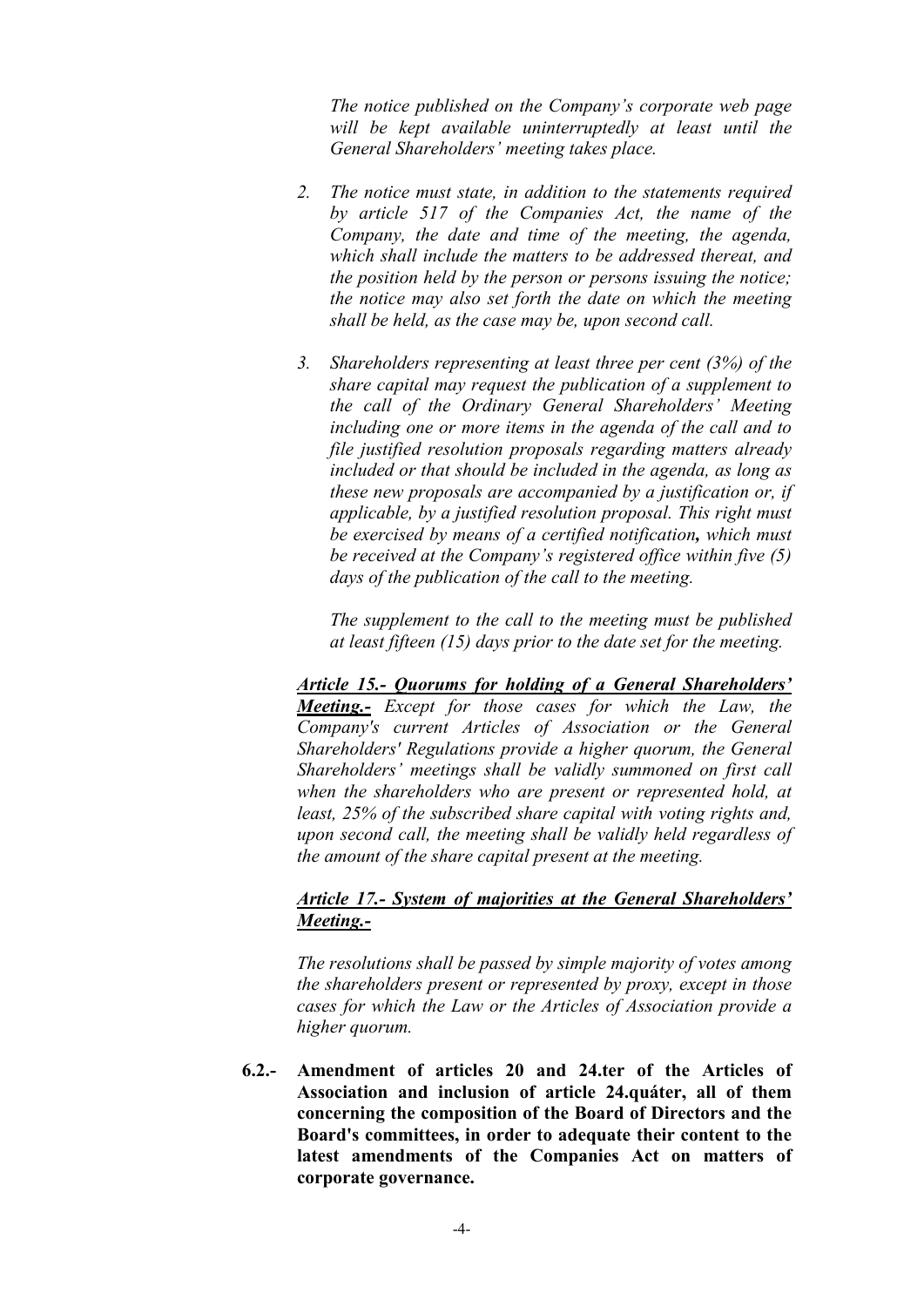In view of the mandatory report of the Board of Directors, amend articles 20 and 24.ter of the Articles of Association, and include article 24.quáter, all of them concerning the composition of the Board of Directors and the Board's committees, in order to adequate their content to the latest amendments of the Companies Act on matters of corporate governance. The mentioned articles will read as follows (in italics):

*Article 20.- Structure of the Board of Directors and term of office as director.- The management and legal representation of the Company will correspond to the Board of Directors, which shall be composed of a minimum of three and a maximum of fifteen directors.*

*Directors shall be appointed and dismissed by the General Shareholders' Meeting and will serve in their positions for four years, albeit the possibility of their indefinite re-election for the same periods of time.* 

## *Article 24.ter.- Audit Committee.-*

- *1. The Audit Committee shall be composed of a minimum of three (3) directors and a maximum of five (5), to be appointed by the Board of Directors taking into account their knowledge, competence and experience in accounting, audit and risk management and Committee duties. The Audit Committee shall be exclusively composed by non-executive directors of which at least two must be independent directors.*
- *2. The Chairperson of the Committee, whose position shall be held by an independent director, will be appointed by the Board of Directors. The Chairperson shall be replaced every four (4) years, being eligible for re-election only after one (1) year has elapsed since his dismissal. The Board of Directors will appoint the Secretary of the Audit Committee, who may be (a) one of the members of the Audit Committee (being, in such case, Secretary member of the Audit Committee), (b) any other member of the Board of Directors of the Company who is not a member of the Audit Committee (being, in such case, Secretary non-member of the Audit Committee), or (c) the Secretary or a Vice secretary of the Board of Directors of the Company (being, in such case, Secretary non-member of the Audit Committee). The Secretary shall record in the minutes the resolutions passed at each Meeting of the Committee and report to the full Board of Directors through its Chairperson. The Audit Committee shall be deemed validly held when it is attended by half plus one of its members, either present or represented by proxy. Resolutions shall be passed by absolute majority of the members of the*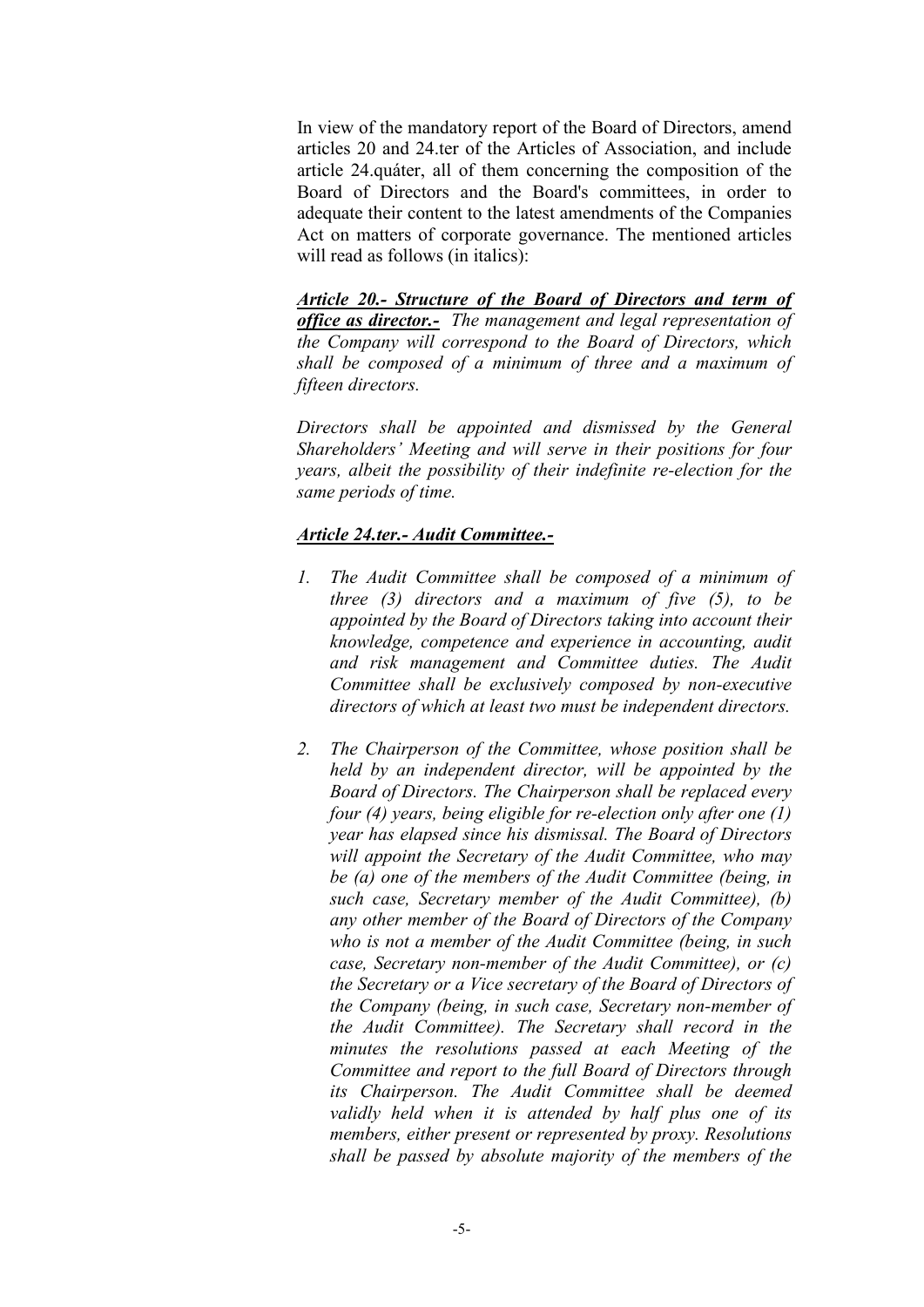*Board present at the meeting. In the event of a tie, the Chairperson shall have the casting vote.* 

- *3. Notwithstanding the provisions of the Law, of these Articles of Association or other commitments assigned to it by the Board of Directors, the Audit Committee shall have the following basic responsibilities:*
	- *(a) To inform the General Shareholders' Meeting of any issues raised on matters for which the Committee is responsible;*
	- *(b) To supervise the efficiency of the Company's internal control, internal audit and risk management systems, including those related to tax matters, as well as discussing, with the auditor, any major flaws in the control system identified during the audit process;*
	- *(c) To monitor the preparation and presentation process of the perceptive financial information;*
	- *(d) To submit to the Board of Directors any proposals regarding the selection, appointment, re-election and substitution of the external auditor, including the terms of his contract and requests for information on the audit strategy and execution, in addition to performing his duties independently;*
	- *(e) To establish the appropriate relationships with the external auditor to receive information about any issues that may put his independence at risk, and which the Audit Committee will examine, and any other issues regarding the development of the audit of accounts process, as well as any notifications required in the audit of accounts legislation and in the audit regulations. In any case, annually receive from the external auditors a statement of their independence in relation to the entity, or any entities directly or indirectly related to it, as well as any information on any kind of ancillary services provided and the corresponding fees paid by these entities to the external auditor or the persons or entities related to it in accordance with the account audit legislation;*
	- *(f) Prior to issuing the audit of accounts report, annually issue a written opinion on the independence of the auditor. This opinion must include, at the very least, an assessment of the provided ancillary services mentioned above, which shall be individually and jointly assessed, different from the legal audit, and on the subject of the independence status or audit regulations; and*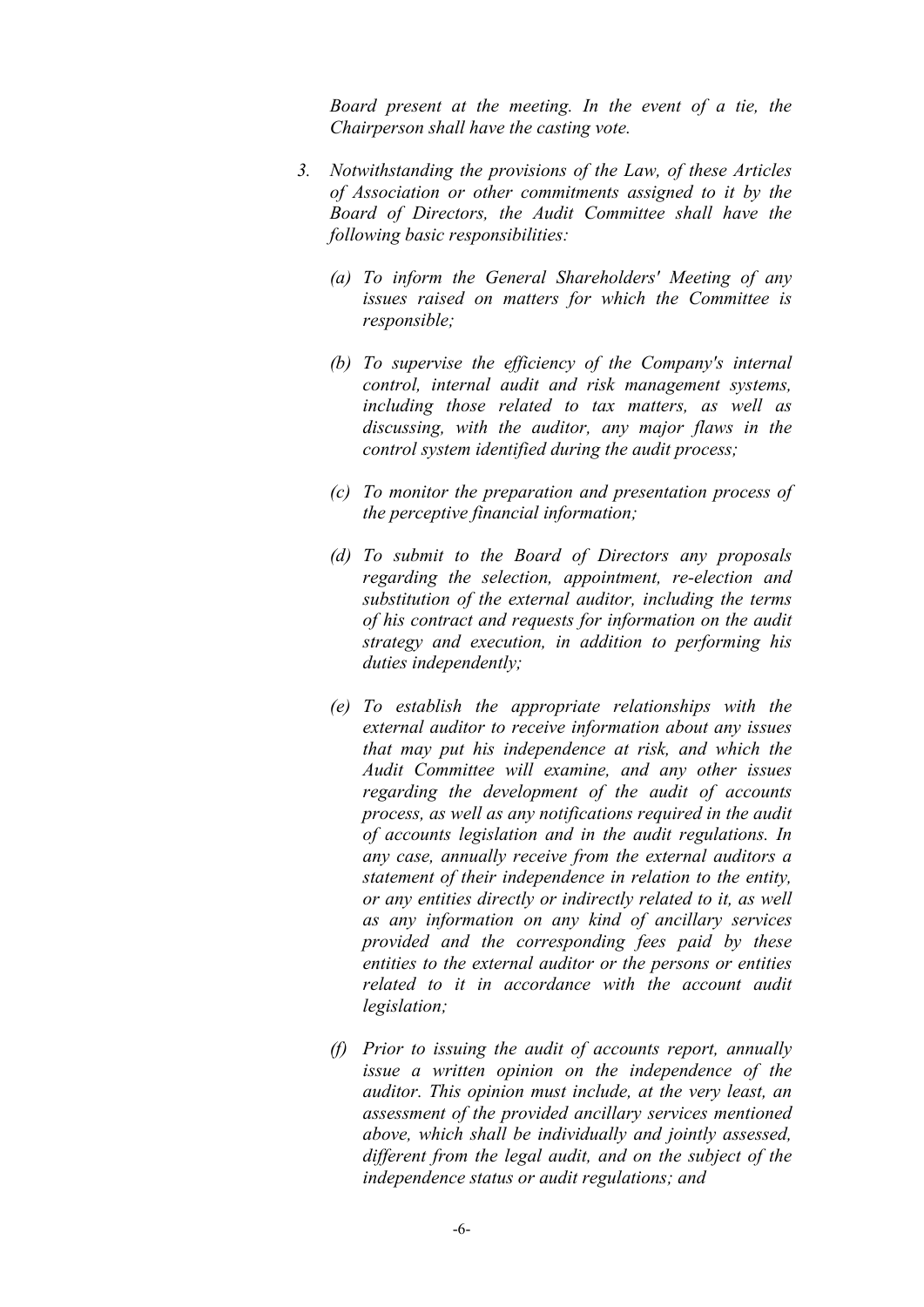- *(g) To inform the Board of Directors in advance about any issues set out in the Law, the Articles of Association and the Board's Regulations, and specifically about:*
	- *1. any financial information that the company must make public from time to time;*
	- *2. the creation or acquisition of shares in special purpose entities or in entities resident in countries or territories that are considered tax havens; and*
	- *3. transactions with related parties.*
- *4. The Audit Committee shall meet as regularly as required to ensure the correct development of its duties.*
- *5. Any member of the executive board or the staff of Company whose presence is required by the Chairperson is obliged to attend the meetings of the Committee and to provide the assistance and information requested. The Chairperson may also request the attendance of the auditors to the meetings;*
- *6. The Audit Committee may seek the advice of external consultants in order to ensure a better performance of its functions.*

## *Article 24.quater.- Appointments and Remuneration Committee.-*

- *1. The Appointments and Remunerations Committee shall be formed by three (3) to five (5) Directors, appointed by the Board of Directors, taking into account their knowledge, competence and experience and of the Committee's duties. The Appointments and Remunerations Committee shall be exclusively formed by non-executive directors, of which at least two (2) will be independent directors.*
- *2. The Board of Directors shall appoint the Chairperson of the Appointments and Remuneration Committee. The position of Chairperson will necessarily be held by an independent director.*
- *3. The Board of Directors shall appoint the Secretary of the Appointments and Remuneration Committee, who may be (a) one of the members of the Appointments and Remuneration Committee (who, in such case, will be Secretary member of the Appointments and Remuneration Committee), (b) any other member of the Board of Directors of the Company who is not a member of the Appointments and Remuneration Committee (who, in such case, will be Secretary non-member*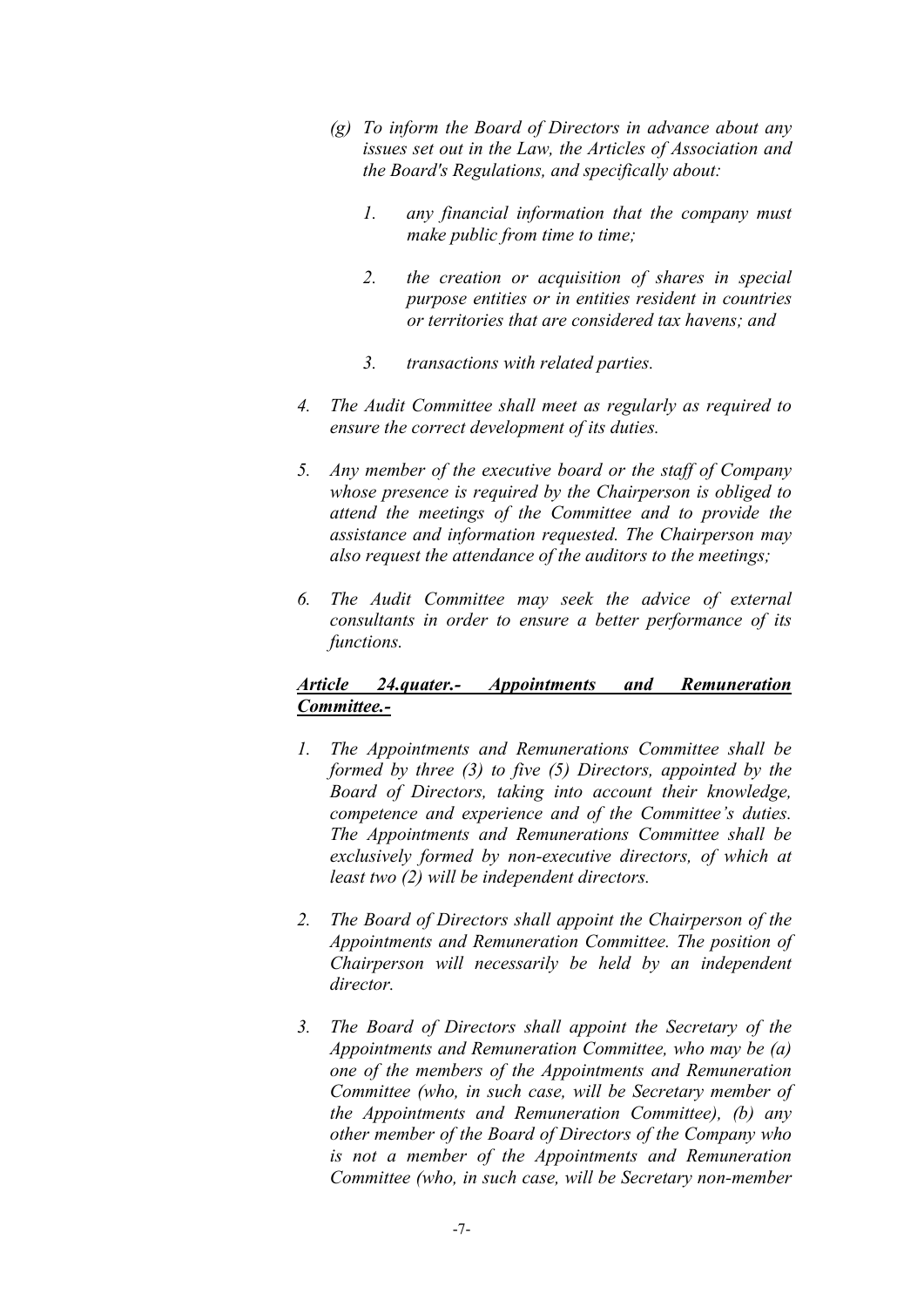*of the Appointments and Remuneration Committee, or (c) the Secretary or a Vice-Secretary of the Board of Directors of the Company (who, in such case, will be Secretary non-member of the Appointments and Remuneration Committee). The Secretary shall draft the minutes of the resolutions adopted at each Committee meeting and report to the Board of Directors via their Chairperson. The Appointments and Remuneration Committee shall be validly formed when half of its members plus one are present or represented and their resolutions are approved by absolute majority of the represented votes. If there is a tied vote, the vote of the Chairperson of the Committee is final*

- *4. Without prejudice to other duties assigned by the Board, the Appointments and Remunerations Committee will have the following basic responsibilities:*
	- *a) To review the competence, knowledge and experience necessary on the Board, specifying the essential duties and aptitudes that each candidate must possess to fill each position in addition to assessing the time and commitment needed to perform their duties efficiently;*
	- *b) To specify a representation target of the sex that is least represented in the Board of Directors and prepare guidelines to achieve said target;*
	- *c) To submit to the Board of Directors any proposals to appoint, re-elect and/or dismiss independent directors to be appointed by co-option powers or the approval of the General Shareholders' Meeting, as well as any proposal for the re-election or dismissal of said directors by the General Shareholders' Meeting;*
	- *d) To report the appointment proposals of the remaining directors to be appointed by co-option powers or the approval of the General Shareholders' Meeting;*
	- *e) To report the appointment or dismissal proposals of senior executives and the basic terms of their contracts;*
	- *f) To examine and organize the succession of the Chairperson of the Board of Directors and the chief executive officer and, as the case may be, to make proposals to the Board so that said succession takes place in an orderly and well planned manner; and*
	- *g) To propose to the Board of Directors the remuneration policy of the directors and general managers or anyone performing top-level management duties under the direct supervision of the Board, executive committees or*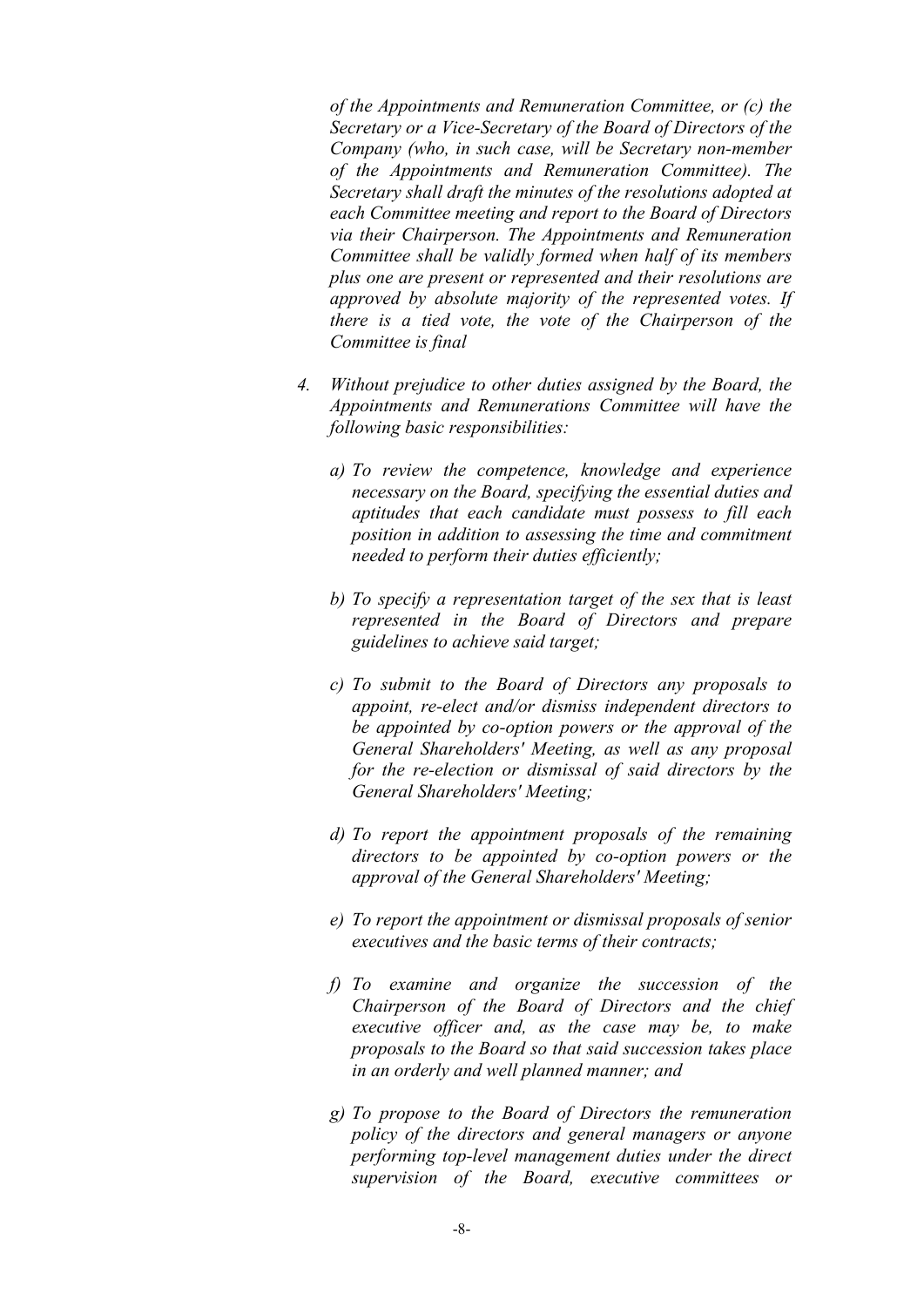*directors, as well as the individual remuneration and other contractual terms regarding the executive directors, ensuring its fulfilment.*

- *5. Any member of the management team or personnel of the Company shall be obliged to attend the Committee meetings and provide their assistance and access to information they may have, when their presence is required by the Chairperson.*
- *6. The Appointments and Remunerations Committee shall meet when the Company Board of Directors or the Chairperson requests a report or the adoption of a proposal and in any case, whenever it is deemed appropriate for the smooth running of its duties. In any case, it will meet once (1) a year to prepare information on remunerations to Directors which the Board of Directors must approve and include in the annual public documentation.*
- **6.3.- Inclusion of articles 20.bis and 21.ter in the Articles of Association, both concerning the remuneration of the Board of Directors, in order to adequate their content to the latest amendments of the Companies Act on matters of corporate governance.**

In view of the mandatory report of the Board of Directors, include articles 20.bis and 21.ter in the Articles of Association, both concerning the remuneration of the Board of Directors, in order to adequate their content to the latest amendments of the Companies Act on matters of corporate governance. The mentioned articles will read as follows (in italics):

#### *Article 20.bis.- Remuneration of the Board of Directors*

*The position of director shall be remunerated. The directors' remuneration shall be a fixed amount. For such purpose, and at least every three years and valid for the three fiscal years following the year it is approved, the General Shareholders' Meeting shall approve the remuneration of directors' policy, which shall necessarily determine the maximum amount of the annual remuneration to be paid to all the directors. In addition, the Board of Directors shall distribute said remuneration among its members, by means of a board resolution, taking into account the duties and responsibilities of each director, the membership to board committees and other relevant objective circumstances. Said resolution of the Board of Directors will not be necessary provided the General Shareholders' Meeting directly resolves on the distribution among the members of the Board of Directors.*

*Notwithstanding the foregoing, the directors will have the right to be refunded on the expenses incurred upon while holding their*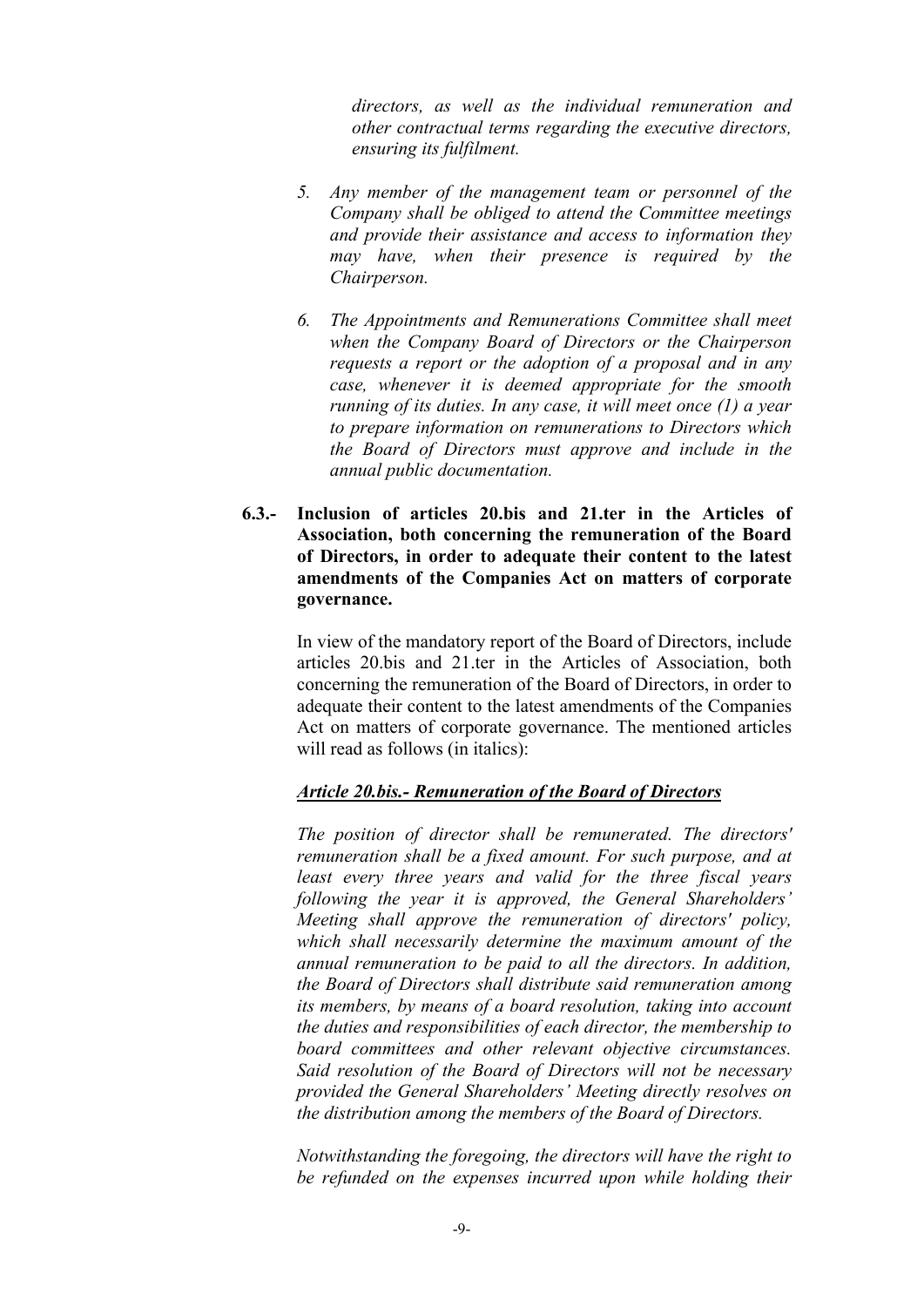*office, and to receive remuneration for performing their executive duties specified in the contracts approved in accordance with the Capital Company's Act, as long as it adjusts to the directors remuneration policy approved by the General Shareholders' Meeting pursuant to the Company's Corporate Governance System and any applicable legal provision.* 

*Article 21.ter.- Annual report on directors' remuneration.- The Board of Directors shall annually pass a report on directors' remuneration, whose content shall comply with the law and regulations in force.*

#### **Seventh. Amendment of the Regulation of the General Shareholders' Meeting.**

**7.1.- Amendment of article 7 of the Regulation of the General Shareholders' Meeting, concerning the competences of the General Shareholders' Meeting, in order to adapt its content to the latest amendments of the Companies Act on matters of corporate governance.**

In view of the mandatory report of the Board of Directors, amend article 7 of the Regulation of the General Shareholders' Meeting, concerning the competences of the General Shareholders' Meeting, in order to adapt its content to the latest amendments of the Companies Act on matters of corporate governance. The mentioned article will read as follows (in italics):

## *Article 7. Competence of the General Meeting*

- *1. The General Shareholders' Meeting, duly called and summoned, shall decide on all matters relating to its competence, in accordance with the Law and the Articles of Association.*
- *2. In particular, the General Shareholders' Meeting shall be in charge of passing the following resolutions:*
	- *(a) the approval, as the case may be, of the corporate management and of the annual accounts and the allocation of the results;*
	- *(b) the appointment and dismissal of the members of the Board of Directors;*
	- *(c) the appointment and removal, in accordance with the legal requirements, of the Auditors;*
	- *(d) the amendment of the Articles of Association;*
	- *(e) the increase and reduction of the share capital, with suppression, if applicable, of the preferential*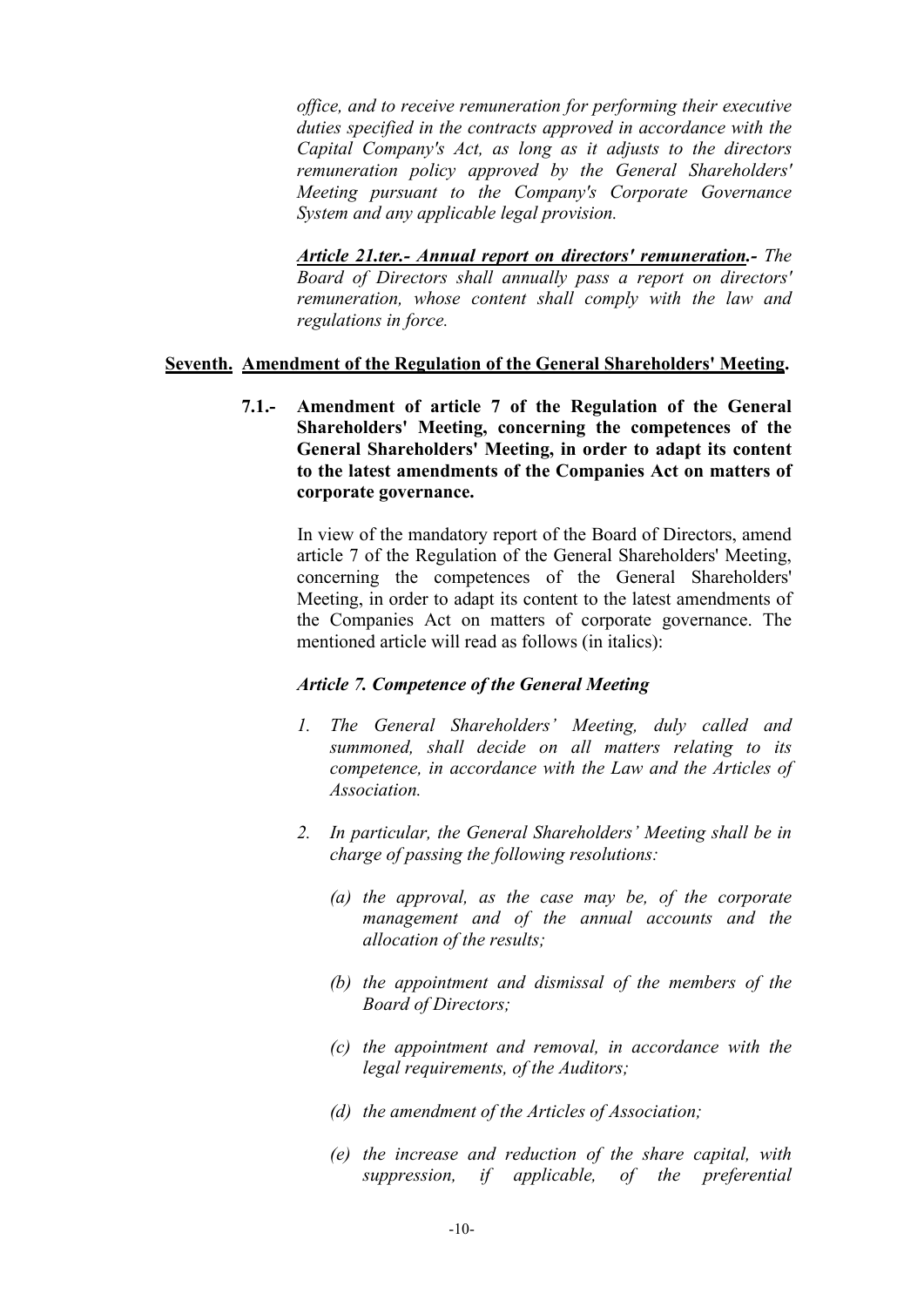*subscription right; the delegation to the Board of Directors, within the terms foreseen by law, of the authority to set the date or dates for the execution of the agreed capital increase; the authorisation to the Board of Directors to increase the capital pursuant to the provisions contained in article 297.1.b of the Companies Act (Ley de Sociedades de Capital);*

- *(f) the issuance of numbered series of bonds or other securities, whether convertible or not, that may recognise or create a debt;*
- *(g) the transformation, merger, split-off and dissolution of the Company, as well as those transactions with an effect equal to the liquidation of the Company;*
- *(h) the establishment, pursuant to any legal requirements, of the remuneration policy of the Board of Directors, which shall be adjusted, where applicable, to the laid down statutory remuneration system, and the application, as the case may be, of board members and company officers payment systems, through the distribution of shares, of option rights over the shares, or of incentives related to the value of the Company shares;*
- *(i) the authorisation for the derivative acquisition of own shares;*
- *(j) the exercise of the Company's action for liability, according to requirements established by Law;*
- *(k) the approval and amendment of the Regulations of the General Shareholders' Meeting;*
- *(l) the creation of a corporate web page;*
- *(m) the acquisition, transfer or contribution of essential assets to another company;*
- *(n) the transfer to controlled entities of essential activities developed until that point by the Company, although the Company retains full control of said entities; and*
- *(o) any other matter attributed to it by law of by the Articles of Association.*
- **7.2.- Amendment of articles 8, 9, 16 and 19 of the Regulation of the General Shareholders' Meeting and inclusion of a new article 20.bis, all of them concerning the functioning of the General Shareholders' Meeting, in order to adequate their content to**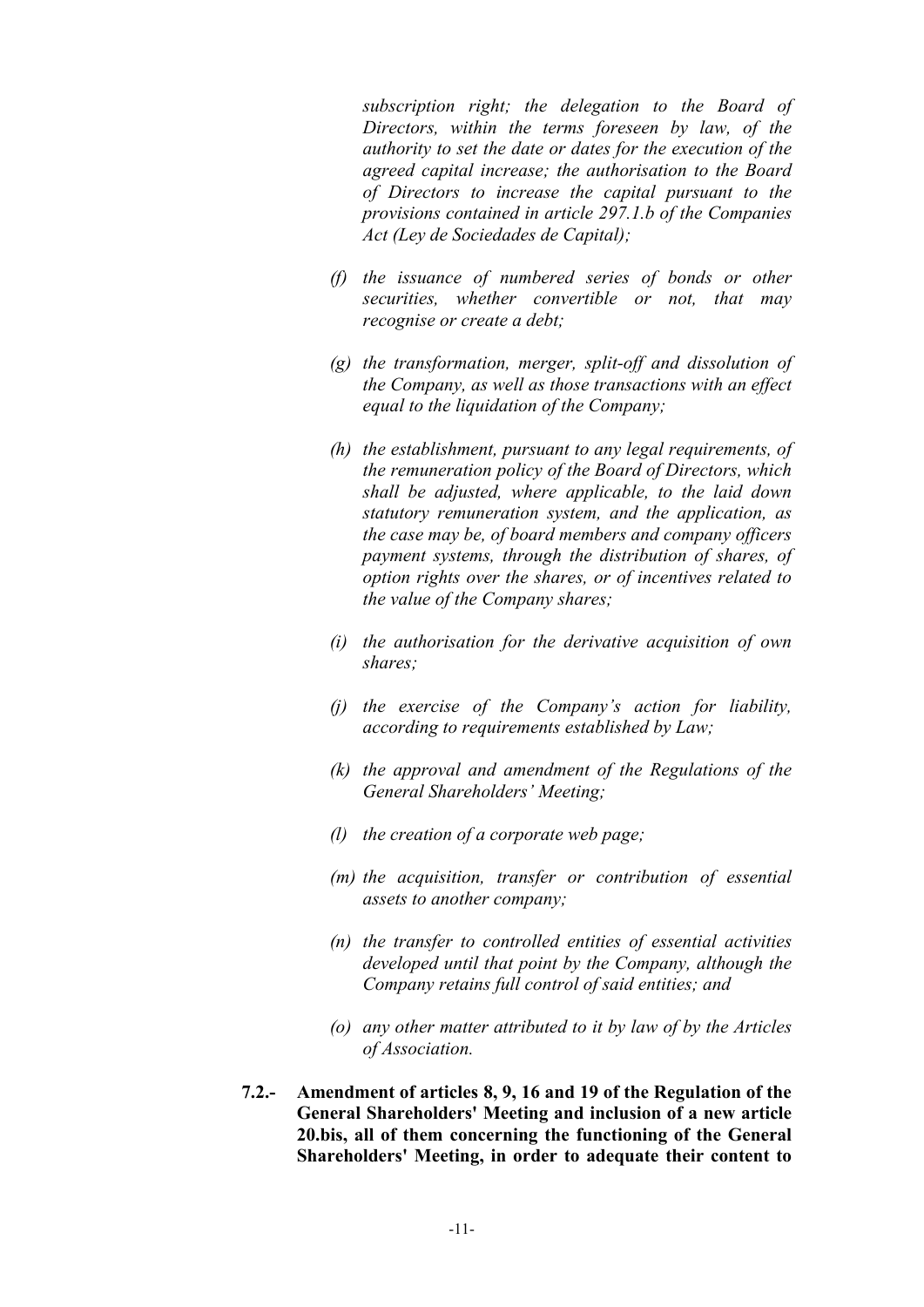### **the latest amendments of the Companies Act on matters of corporate governance.**

In view of the mandatory report of the Board of Directors, amend articles 8, 9, 16 and 19 of the Regulation of the General Shareholders' Meeting and include a new article 20.bis, all of them concerning the functioning of the General Shareholders Meeting, in order to adequate their content to the latest amendments of the Companies Act on matters of corporate governance The mentioned articles will read as follows (in italics):

## *Article 8. Calling of the General Shareholders' Meeting*

- *1. The Board of Directors of the Company must call the General Shareholders' Meeting, both ordinary or extraordinary, following the requirements foreseen in the Law and in the Articles of Association, by means of a notice published in, at least, one of the following media:*
	- *a) The Official Gazette of the Commercial Registry or one of the major newspapers in circulation in Spain.*
	- *b) The web page of the Spanish Securities Exchange Commission.*
	- *c) The Company's web page.*

*The calling of the General Shareholders' Meeting must be published at least one (1) month in advance from the date set for the meeting. This does not contravene any events in which the Law foresees different terms for the calling of the meeting.*

*Notwithstanding the foregoing, the Extraordinary General Meetings may be called with a minimum prior notice of fifteen (15) days, provided always that the Company offers its shareholders the actual possibility of voting by electronic means. This reduction in the term to call a meeting will require an express resolution of the Ordinary General Shareholders' Meeting, passed by, at least, two thirds (2/3) of the subscribed share capital with voting rights; the validity of the resolution must not exceed the date on which the next meetings is to be held.*

*The notice of the calling shall state, in addition to the statements required by article 517 of the Companies Act, the name of the company, the date, and time of the General Shareholders' Meeting, the agenda with all the matters to be discussed therein, as well as the position held by the person or persons issuing the notice and it may also state the date in*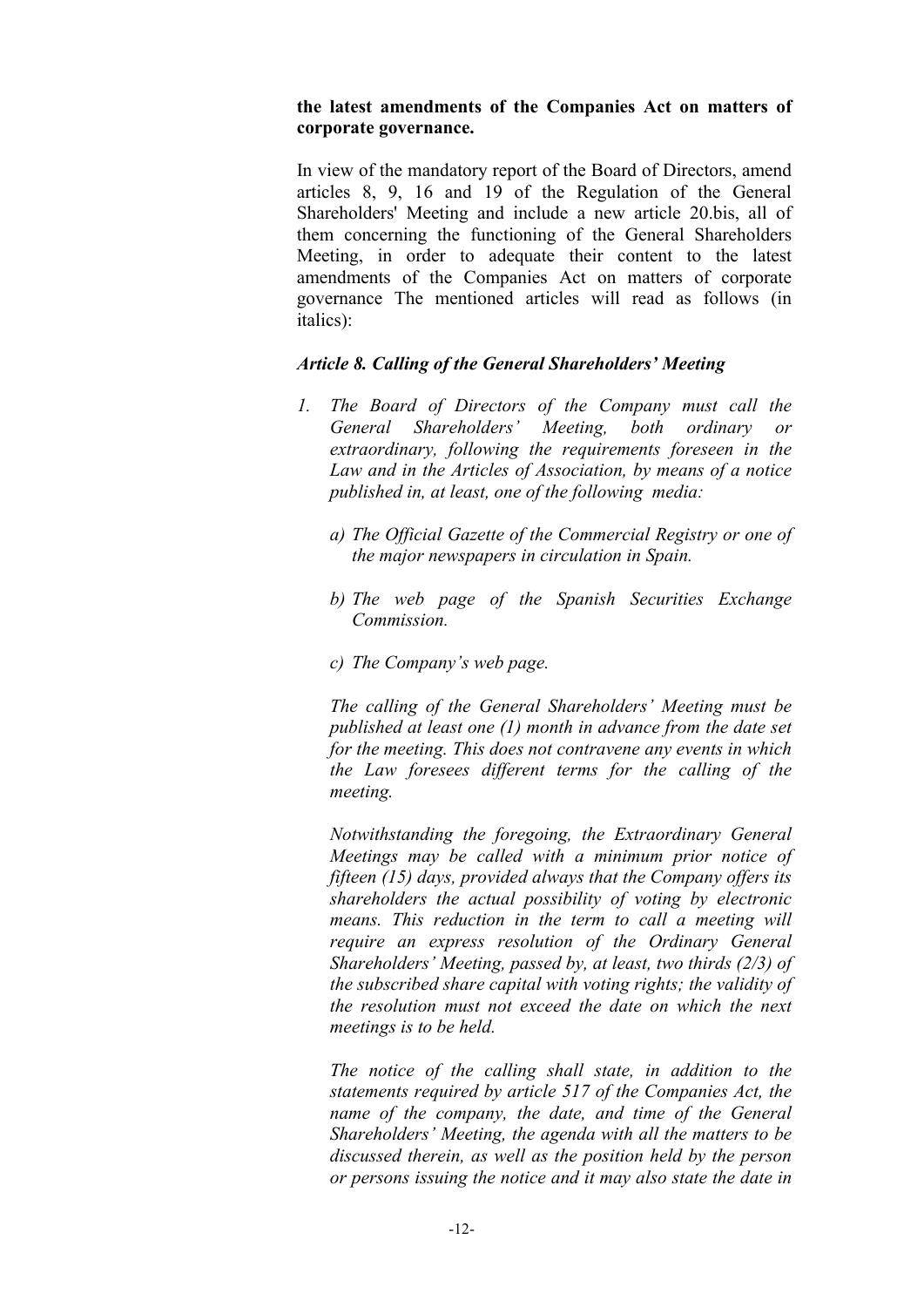*which, if applicable, the meeting shall be held on second call. Between the first and second call a period of, at least, twentyfour (24) hours must elapse.*

*2. Shareholders representing, at least, three per cent (3%) of the share capital may request that a supplement to the notice of the Ordinary General Shareholders' Meeting be published, including one or more items in the agenda and filing justified proposals covering matters already included or that should be included in the agenda, as long as these new items are accompanied by a justification or, if applicable, by a justified resolution proposal . This right may be exercised by means of certified notification, which must be received at the registered office within five (5) days following the date of publication of the notice.*

*The supplement to the notice of the meeting must be published at least fifteen (15) days prior to the date set for the General Meeting.*

- *3. The General Shareholders' Meeting shall be called:*
	- *(a) If ordinary, within the first six (6) months of each fiscal year;*
	- *(b) If extraordinary, whenever the Board of Directors deems it to be convenient;*
	- *(c) In any case, when requested, via Notary Public document, by one or several shareholders representing at least three per cent (3%) of the share capital, stating in said request the items to be discussed at the General Meeting. In such a case, the Meeting shall be called to be held within two (2) months following the date on which the Board of Directors was notarially required to call it.*

*If the General Meeting has not been called within the legally established term, it can be called, upon request of any shareholder, in case of ordinary General Meeting, or upon the request of the shareholders referred to in the section (c) above, by the Judge of the Commercial Court of the jurisdiction in which the Company's registered office is located.*

*Article 9. Information right available for shareholders prior to the holding of the General Meeting*

*1. Information on the Company's corporate web page*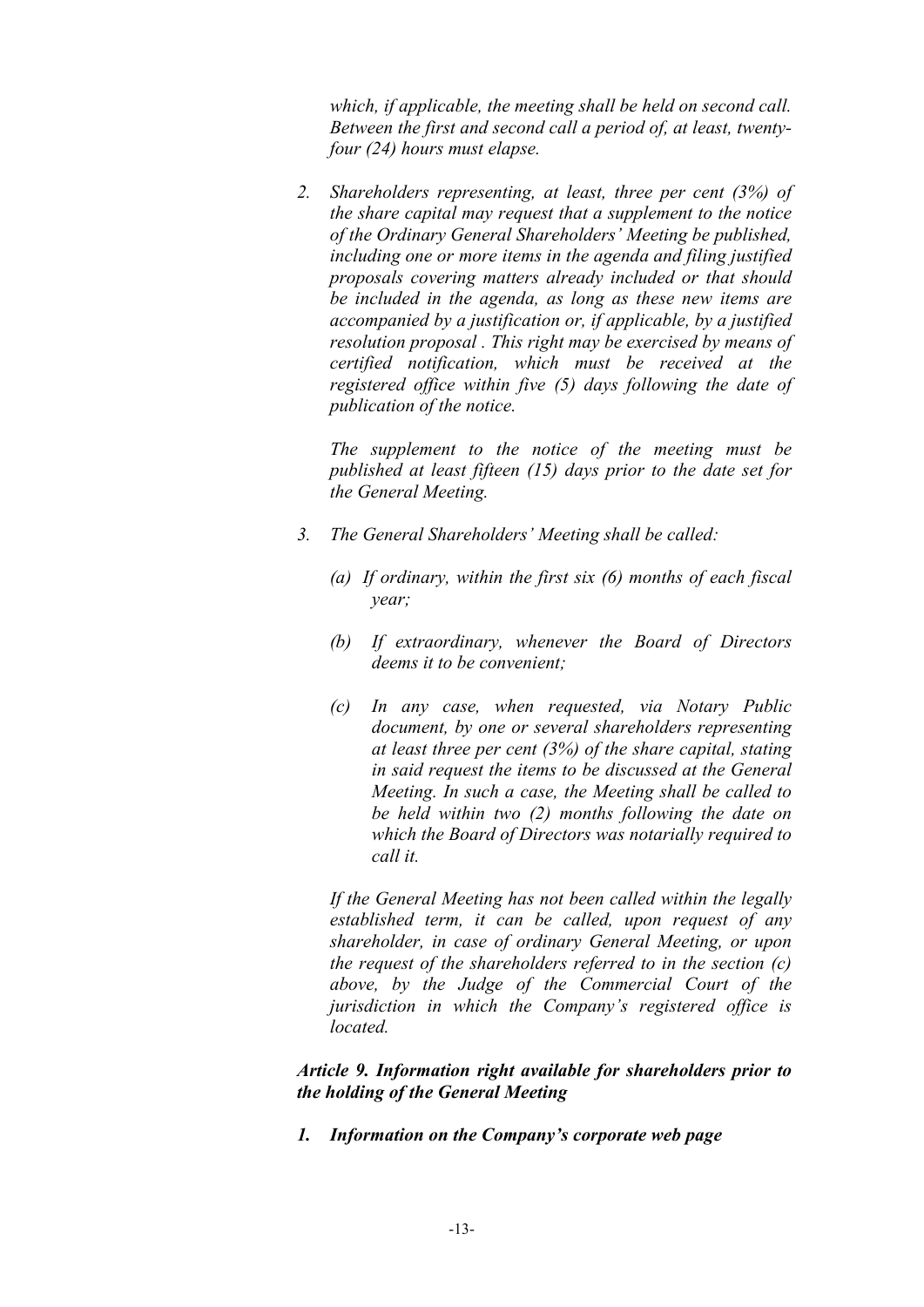*As of the date of publication of the notice of calling of the General Meeting, shareholders shall have the right to obtain information on the Company's web page concerning:*

- *(a) the full text of the calling of the meeting;*
- *(b) the total number of shares and voting right as at the date of the calling;*
- *(c) the documents that must be presented at the Meeting and, in particular, the reports of the directors, auditors and independent experts;*
- *(d) the complete text of the proposed resolutions formulated by the Board of Directors concerning each and every item in the agenda for the Meeting or, in relation to those items for information purposes only, a report from the competent bodies, commenting each one of said items. The proposed resolutions submitted by the shareholders will also be included as they are received;*
- *(e) in the event of the appointment, ratification or reelection of the members of the Board of Directors, the identity, curriculum and category to which each of them belong, as well as the proposal and reports specified in the Companies Act. If it were a legal person, the information must include that corresponding to the natural person to be appointed to permanently carry out the duties of the position;*
- *(f) any other documents that must be made available by Law to the shareholders regarding the items in the agenda;*
- *(g) the forms that will have to be used for distance voting and granting of representation, which in accordance with the provisions contained in the Articles of Association and these Regulations, must be made available to shareholders, except for when the forms are sent directly by the Company to each shareholder. In the event they cannot be published on the web page due to technical reasons, the Company must indicate on such web page how to obtain the paper forms, which it will have to send to all shareholders who request them;*
- *(h) any other information that the Board of Directors deems appropriate for the full effectiveness of the shareholders' information rights.*

*The notice published on the Company's corporate web page will be available uninterruptedly until the General Shareholders' meeting is held.*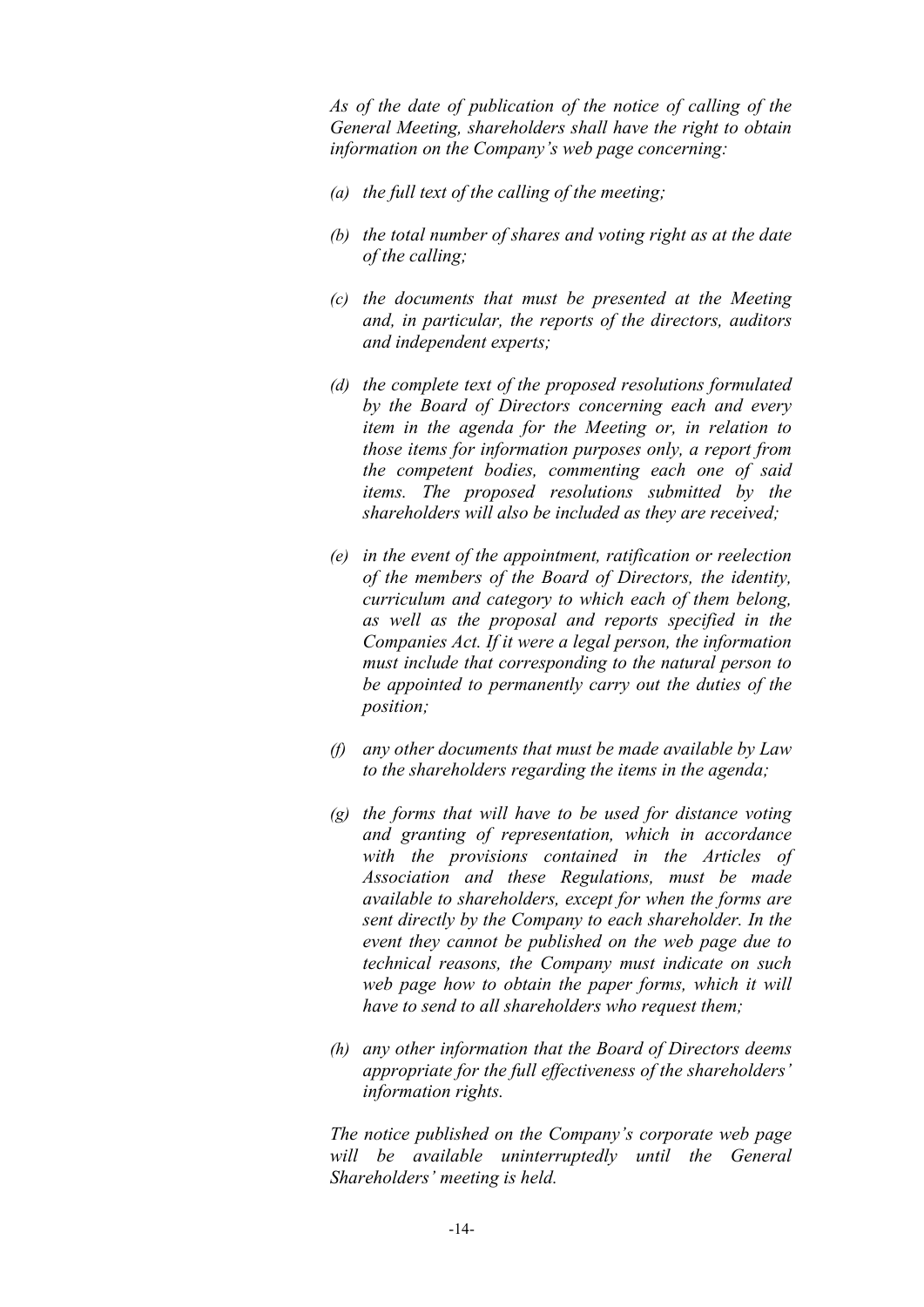#### *2. Request for prior information*

- *(a) Up to the fifth day prior to the date foreseen for the General Meeting, the shareholders shall have the right to request from the Board of Directors any information or clarification they may require about the items included in the agenda, or to formulate in writing any questions they may deem pertinent. Likewise, in the event that Company shares were quoted on an official secondary market, the shareholders shall have the right to request, within the same period, any information or clarification or to formulate in writing any questions concerning the information accessible to the general public that has been provided by the Company to the National Securities Market Commission (Comisión Nacional del Mercado de Valores) since the last General Meeting was held.*
- *(b) The Board of Directors shall be obliged to provide the required information in writing up to the day the General Meeting is held, unless that information is unnecessary to protect the rights of the shareholder, or there are objective reasons to believe that it could be used for non-corporate reasons or that its publicity could damage the company or any related companies. Notwithstanding the above, in no case shall the request for information be denied when such request is backed up by shareholders representing at least twenty five per cent (25%) of the share capital.*
- *(c) The Company's corporate web page shall include any valid written requests for information, clarifications or questions, as well as the responses provided in writing by the Board of Directors.*
- *(d) The requests for information referred to in the preceding section (a) shall be made by means of a delivery of the request at the registered office, or by post delivery or any other means of distance electronic communication.*

*The only distance electronic communication means to be admitted will be those in which the electronic document based on which the request for information is carried out incorporates a recognised electronic signature, pursuant to the provisions of the Electronic Signature Act (Ley de Firma Electrónica) or that, without observing the requirements for the recognised electronic signature, such were deemed to be valid by the Board of Directors due to the fulfilment of the*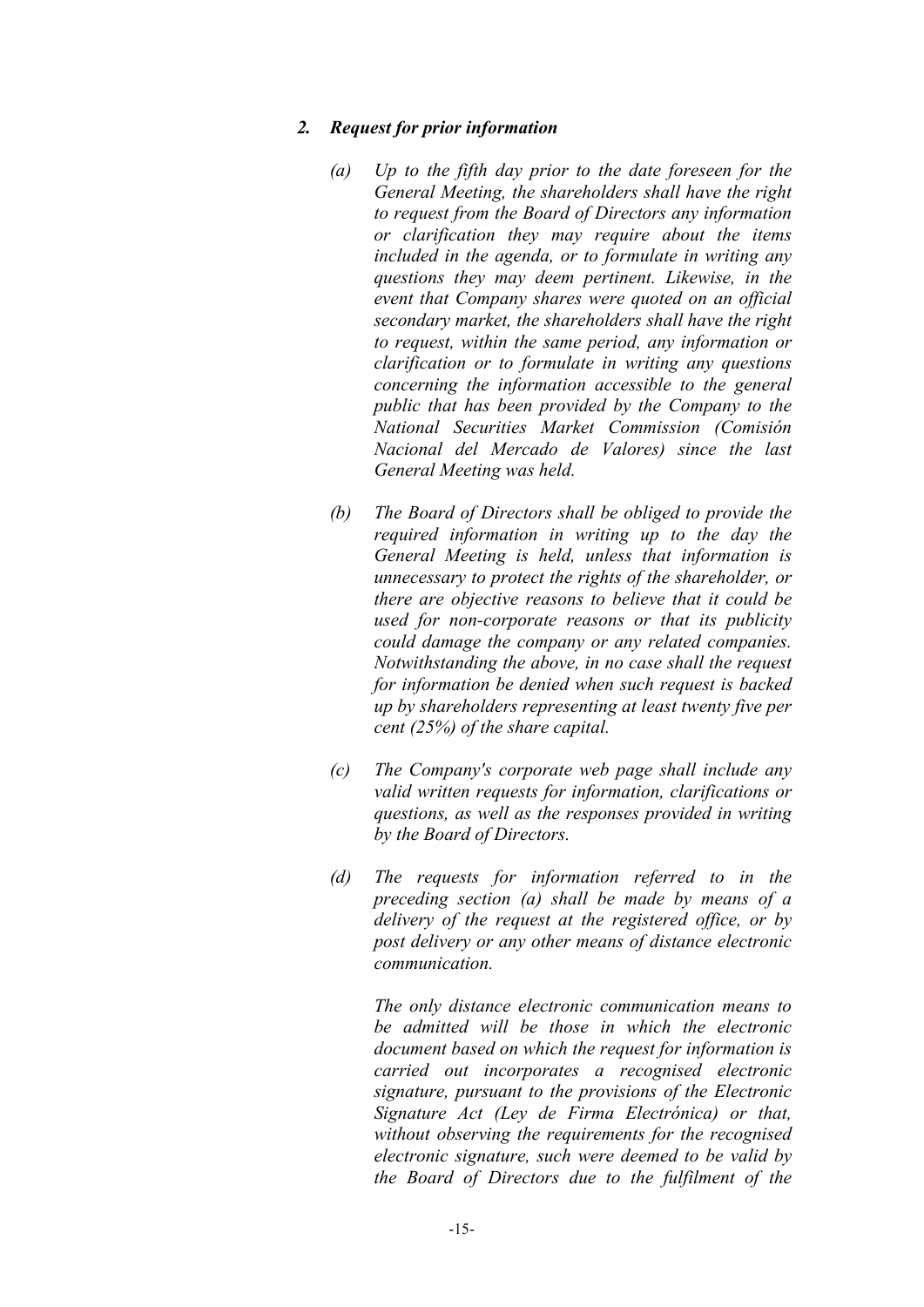*adequate guarantees as to the authenticity and identification of the shareholder who is exercising his voting right.* 

## *Article 16. Chairperson's Speech and Participations*

- *1. Once the General Meeting has been summoned, the Chairperson shall invite the shareholders who wish to speak in order to request information regarding the items in the agenda, to make this known to the Secretary, or as the case may be, to the Notary Public, or to those assisting them, indicating his name and surnames, the number of shares they own or, if applicable, they represent. If they wish to request that their participation should be recorded literally in the Minutes of the Meeting, they will have to deliver it in writing at that moment to the Notary or the Secretary.*
- *2. Before starting the round of speeches, the Chairperson will present to the General Shareholders' Meeting the most relevant aspects of the fiscal year and the Board of Directors proposals, being able to require the attendance of the remaining members of the Board of Directors, of the Secretary and the managers of the Company.*
- *3. After the Chairperson has finished his speech and once the Board table presiding the Meeting has the list of shareholders who wish to speak and, in any case, before voting on the matters included in the agenda, the shareholders' turn to speak will be opened in the order in which they are called by the presiding Board table.*
- *4. The Chairperson of the Audit Committee or, in his absence, a member of such Committee will answer any questions and requests for information regarding any issues within the competence of the Audit Committee, without prejudice to the faculty to inform of the remaining members of the Board of Directors.*
- *5. The Board of Directors shall be obliged to provide the information or clarifications concerning the items in the agenda that the intervening shareholders may request verbally. In the case of not being able to satisfy the right of the shareholder at that moment, the Board of Directors shall be obliged to facilitate the relevant information in writing within seven (7) days following the end of the Meeting, unless the information is unnecessary to protect the rights of the shareholder, or there are objective reasons to believe that it could be used for non-corporate reasons or that its publicity could damage the company or any related companies.*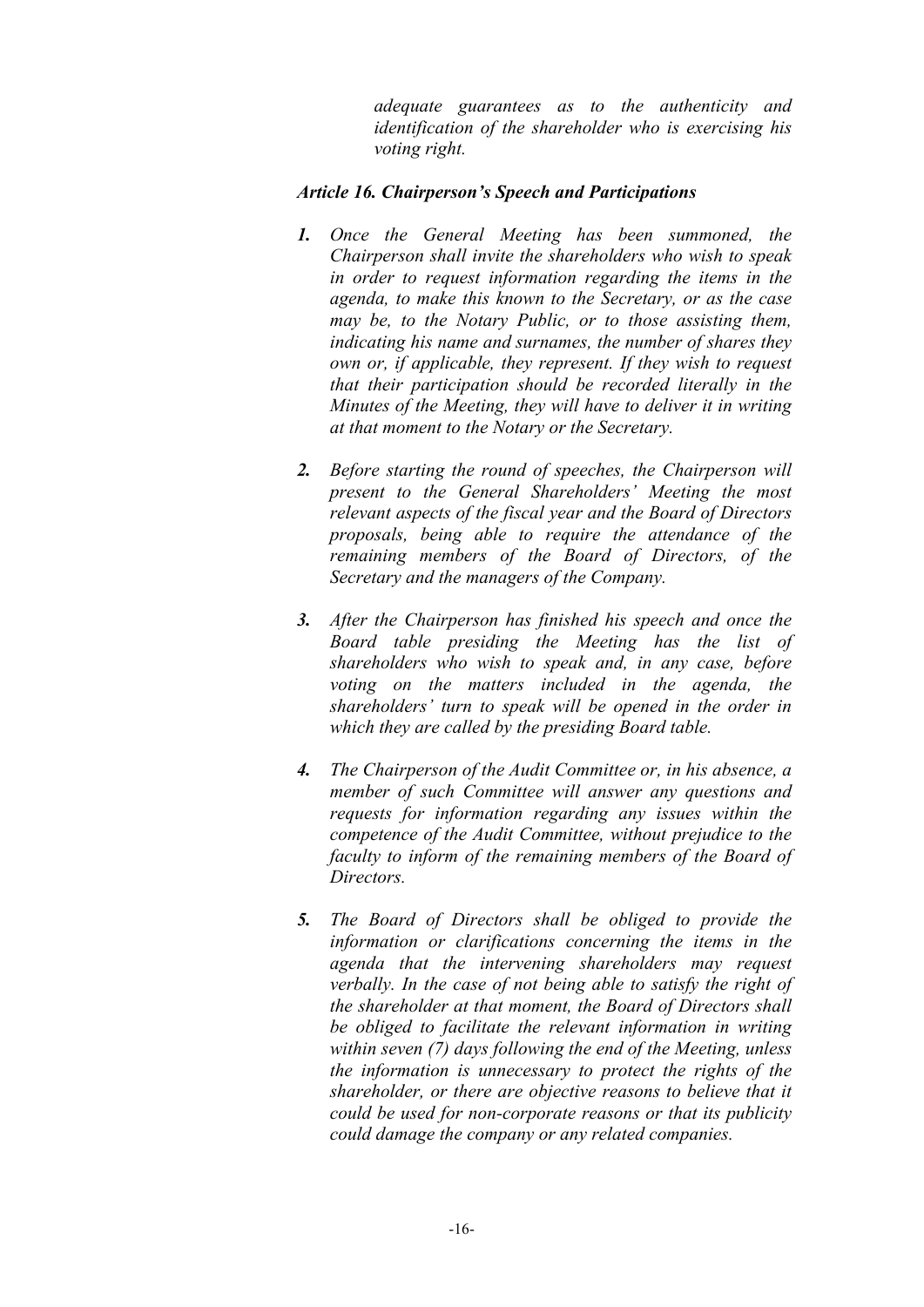*The information cannot be denied when the request is backed by shareholders who represent at least twenty-five per cent (25%) of the share capital.*

### *Article 19. Voting and passing of resolutions*

*1. Following the aloud reading by the Secretary, which may be waived when no shareholder opposes it, of the proposals of resolutions, voting shall take place firstly on the proposals formulated by the Board of Directors and, in such case, it shall then pass to voting on those made by other proposers in such events as set forth in the Spanish Companies Act (Ley de Sociedades de Capital).*

*In any case, when a proposal of resolution is passed, all others on the same matter that are incompatible with it shall automatically be withdrawn and thus not be submitted to voting.*

- *2. Any matters that are substantially independent should be voted upon separately. In any case, even if they are included in the same item of the agenda, the following must be voted on separately:*
	- *(a) the appointment, ratification and separation of each member of the Board of Directors;*
	- *(b) in the event of the modification of the by-laws, each separate article or interrelated group of articles; and*
	- *(c) any matters to be voted on separately in accordance with the by-laws.*
- *3. In order to vote on resolutions the following voting determination system will be used, without prejudice of the Chairperson's faculties to agree on the use of another alternative system when circumstances so advise: favourable votes will be understood as those corresponding to all shares with voting rights attending the meeting, minus the votes of shares whose owners or proxy holders vote against, in blank or abstain.*
- *4. Once the voting for each resolution has concluded, the Chairperson or, by his delegation, the Secretary shall declare the resolution passed or rejected, computing, in such case, the votes casted by distance voting systems in accordance with the provisions set forth in Article 20 of these Regulations.*
- **7.3.- Amendment of article 11 of the Regulation of the General Shareholders' Meeting, concerning the shareholders' system**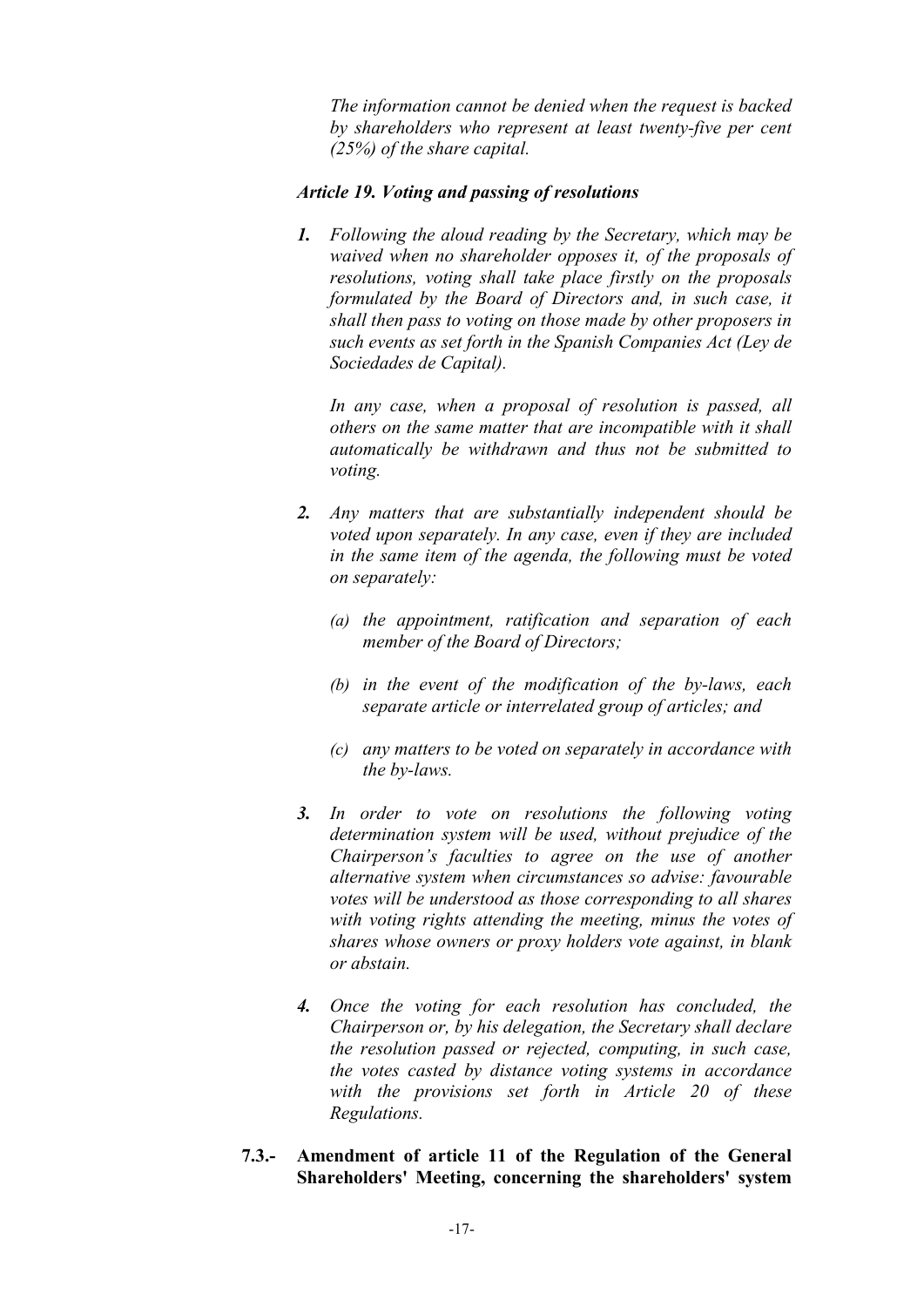## **of representation in the General Shareholders' Meeting, with the aim of completing and developing said representation system.**

In view of the mandatory report issued by the Board of Directors, amend article 11 of the Regulation of the General Shareholders' Meeting, concerning the shareholders' system of representation in the General Shareholders' Meeting, with the aim of completing and developing said representation system. The mentioned articles will read as follows (in italics):

## *Article 11. Representation*

*1. Any shareholder with the right to attend according to the provisions of the preceding Article 10 may be represented at the meeting by means of another person, even if such person is not a shareholder, complying with any legal requirements and formalities.*

In the event the representation is granted to a legal entity, *such entity shall appoint an individual as its proxy representative, as established by the Law.*

- *2. The representation must be granted on a special basis for each meeting, either in writing or by distance communication systems, as long as the identity of the proxy-holder, the represented shareholder, and the contents of the conferred representation are duly guaranteed. The Company's web page shall include the procedures and requirements concerning the distance granting of representation.*
- *3. Those individual shareholders who do not have full capacity to act, as well as corporate shareholders, may be represented by those who exercise, by law, their legal representation, which must be duly proven.*
- *4. The documents setting out the proxies for the Meeting shall include instructions on the direction of the vote. Unless the shareholder granting the representation expressly states otherwise, it shall be understood that the shareholder gives specific voting instructions in favour of the proposed resolutions drawn up by the Board of Directors regarding the matters included in the Agenda.*

*The proxy may include any items that, even if not included in the Agenda, may be lawfully resolved at the Shareholders' General Meeting. If no voting instructions exist because the Meeting is going to resolve on matters that, not being in the Agenda and therefore ignored on the date the proxy is granted, could be submitted to a vote during the Meeting, the proxy-holder shall have to vote in the direction it considers*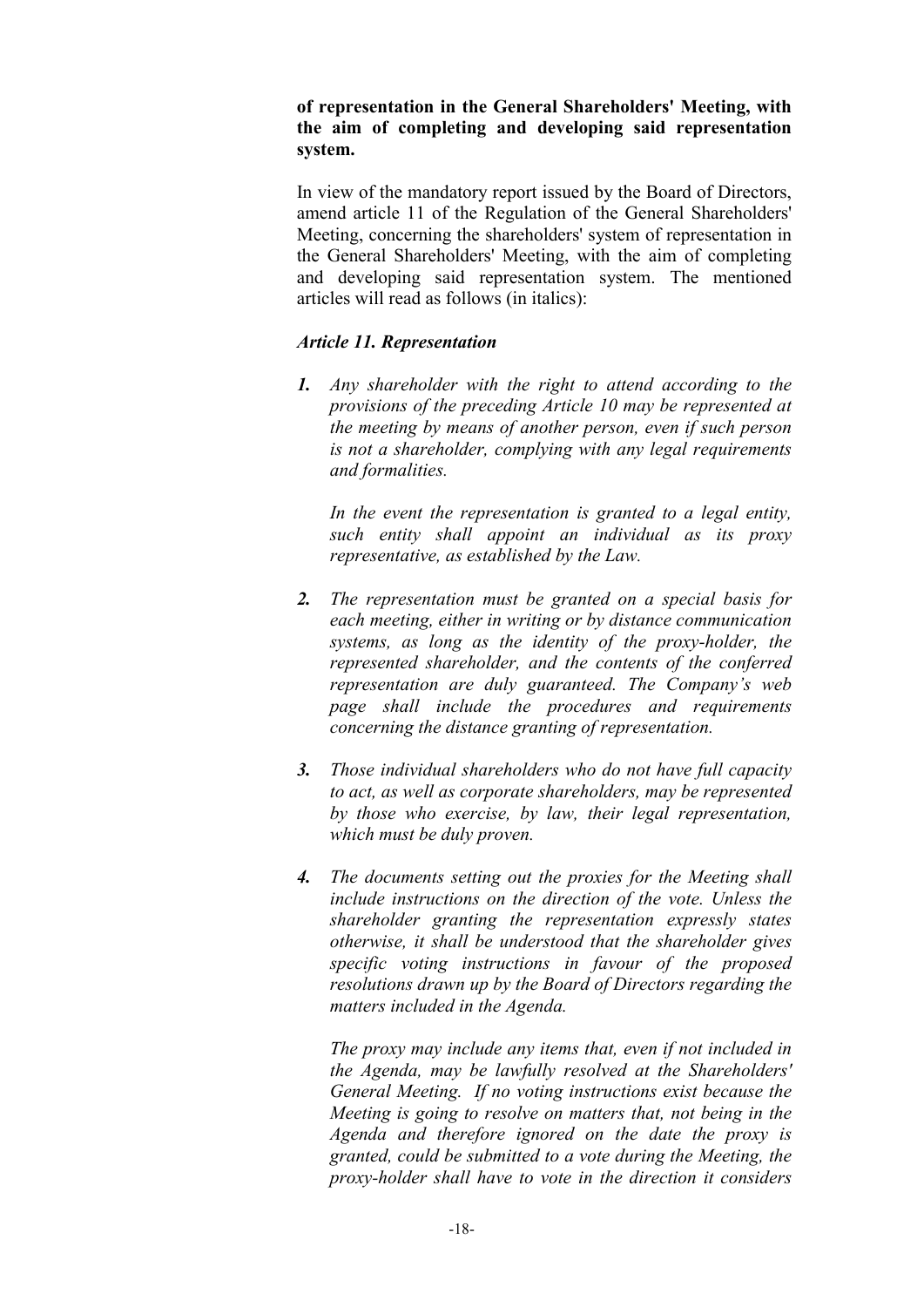*most appropriate, taking into account the interests of the Company and the represented shareholder. The same will apply as regards any proposals of resolutions submitted to the Meeting that have not been drawn up the by Board of Directors.*

- *5. Unless the represented shareholder expressly states otherwise, if the proxy-holder has a conflict of interest, it shall be understood that the represented shareholder has also appointed, as proxy-holders, jointly and severally, the Chairman of the Board, and if the latter has a conflict of interest, the Secretary of the Board, and if he also has a conflict of interest, the Vice-Secretaries of the Board following the order of the appointments and, lastly, it will be understood that the proxy is granted to the Company's Investors Relation Manager.*
- *6. If the document, which includes the proxy or delegation, is provided to the Company without expressly stating the name of the proxy-holder, it shall be understood that the represented shareholder has appointed, as proxy-holders, jointly and severally, the Chairman of the Board, and if the latter has a conflict of interest, the Secretary of the Board, and if he also has a conflict of interest, the Vice-Secretaries of the Board following the order of the appointments and, lastly, it will be understood that the proxy is granted to the Company's Investors Relation Manager. If all the following proxy-holders have conflicts of interest it shall be understood that the represented shareholder abstains from voting.*
- *7. The representation may always be revoked. Personal attendance of the represented shareholder to the Meeting shall automatically entail the revocation of the representation.*

## **Eighth. Resignation, dismissal, re-election and/or appointment, as the case may be, of Directors. Modification, if applicable, of the number of members of the Board of Directors.**

8.1.- Resignation of Mr. Edgar Dalzell Jannotta as a member of the Board of Directors.

To accept the resignation submitted by Mr. Edgar Dalzell Jannotta to his office as member of the Board of Directors of the Company, by means of a letter dated March 31, 2015 and with effects from the date the General Shareholders' Meeting is held, thanking him for the services rendered to date and approving his management.

8.2.- Resignation of Mr. William Brett Ingersoll as a member of the Board of Directors.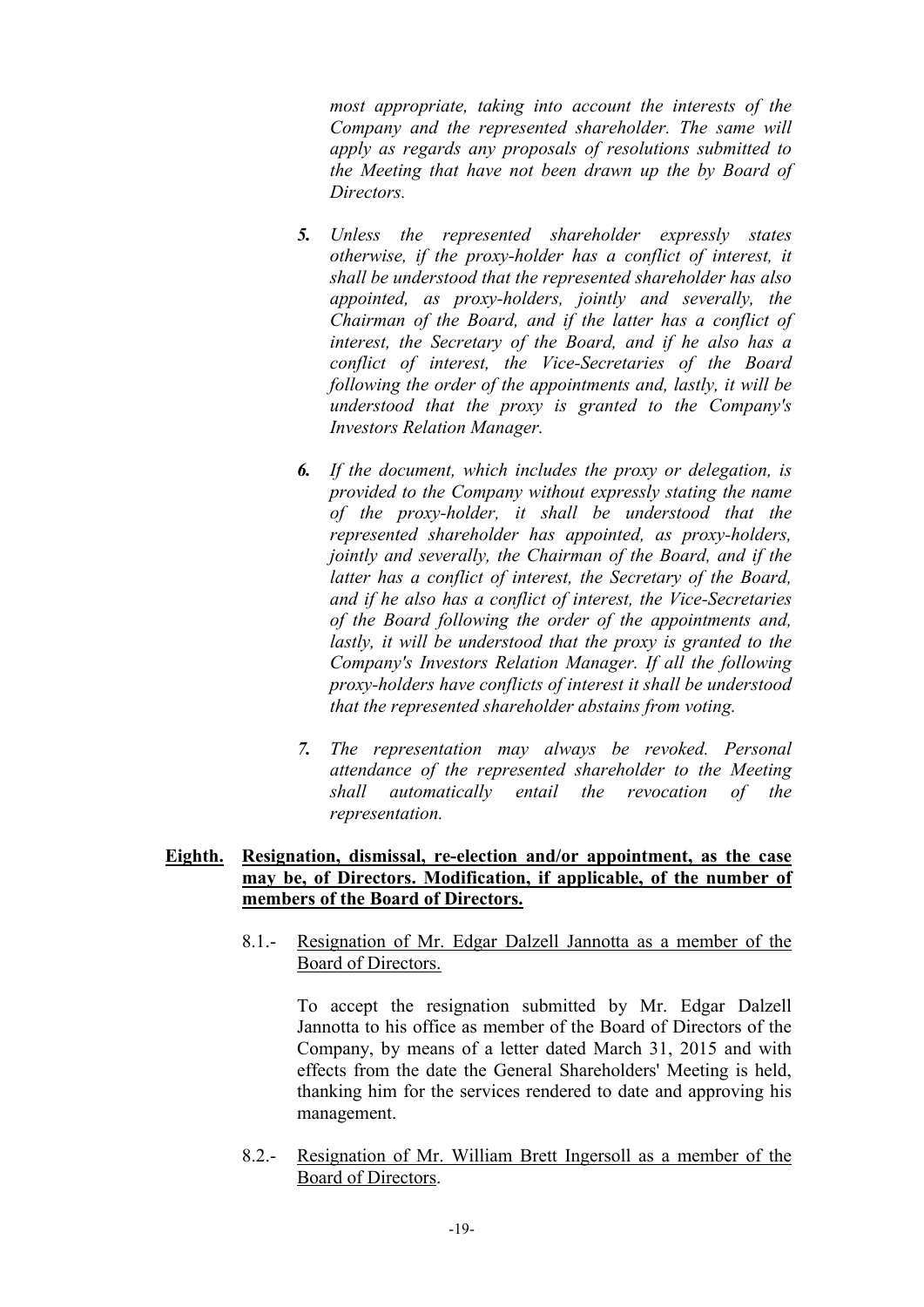To accept the resignation submitted by Mr. William Brett Ingersoll to his office as member of the Board of Directors of the Company, by means of a letter dated March 31, 2015 and with effects from the date the General Shareholders' Meeting is held, thanking him for the services rendered to date and approving his management.

## 8.3.- Resignation of Thorthol Holdings B.V. as a member of the Board of Directors.

To accept the resignation submitted by Thorthol Holdings B.V., through its representative Mr. José Antonio Grifols Gras, to his office as member of the Board of Directors of the Company, by means of a letter dated March 31, 2015 and with effects from the date the General Shareholders' Meeting is held, thanking it for the services rendered to date and approving its management.

## 8.4.- Resignation of Mr. Juan Ignacio Twose Roura as a member of the Board of Directors.

To accept the resignation submitted by Mr. Juan Ignacio Twose Roura to his office as member of the Board of Directors of the Company, by means of a letter dated March 31, 2015 and with effects from the date the General Shareholders' Meeting is held, thanking him for the services rendered to date and approving his management.

## 8.5.- Appointment of Ms. Carina Szpilka Lázaro as a member of the Board of Directors.

To appoint, prior proposal of the Appointments and Remunerations Committee, Ms. Carina Szpilka Lázaro as director of the Company for a term of four (4) years.

It is expressly stated that, according to said proposal of the Committee, Ms. Carina Szpilka Lázaro will be considered an "independent director".

In order to approve this resolution, the shareholders shall be provided with this proposal and the Board of Directors' report, in compliance with the Companies Act

## 8.6.- Appointment of Mr. Iñigo Sánchez-Asiaín Mardones as a member of the Board of Directors.

To appoint, prior proposal of the Appointments and Remunerations Committee, Mr. Iñigo Sánchez-Asiaín Mardones as director of the Company for a term of four (4) years.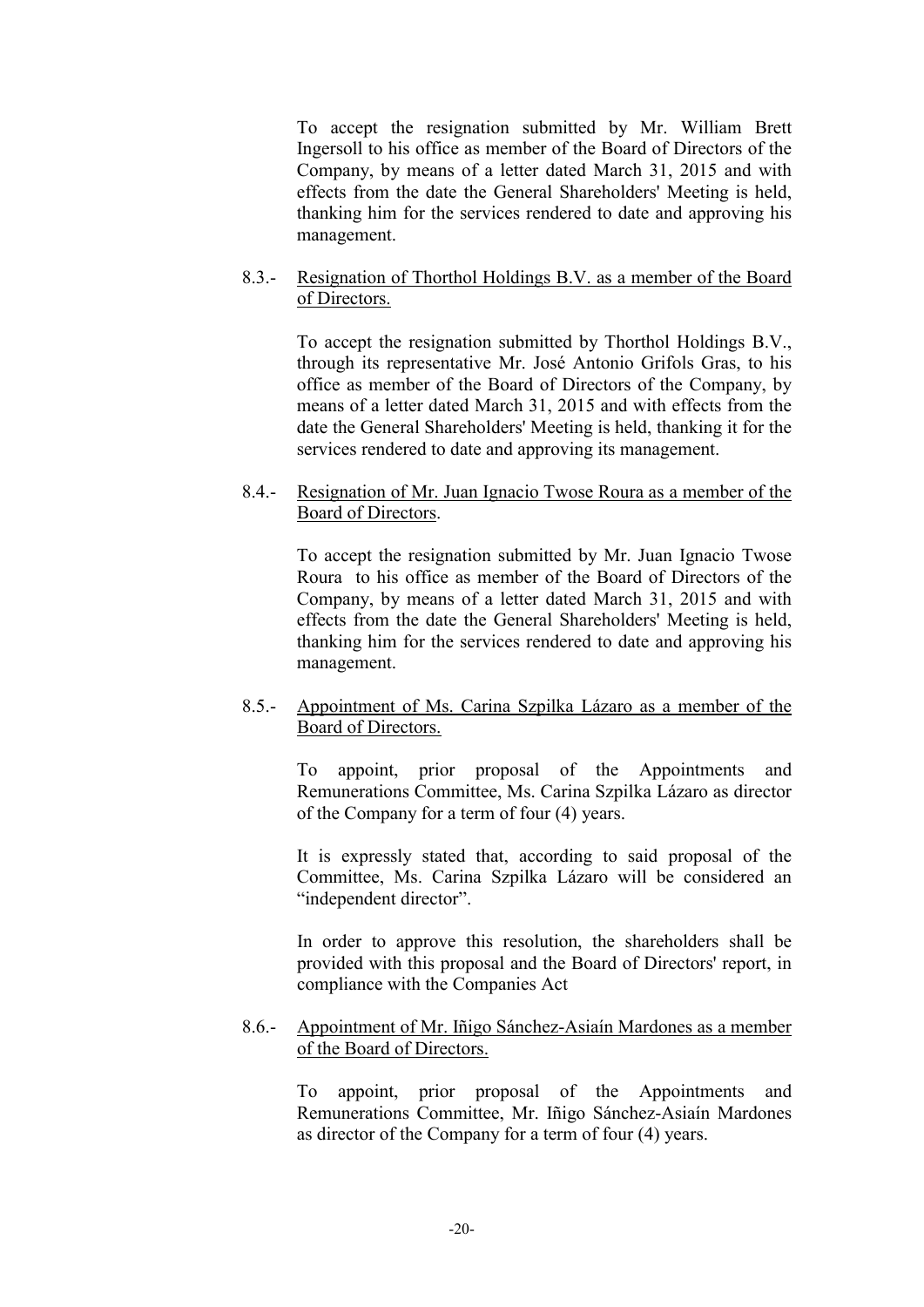It is expressly stated that, according to said proposal of the Committee, Mr. Iñigo Sánchez-Asiaín Mardones will be considered an "independent director".

In order to approve this resolution, the shareholders shall be provided with this proposal and the Board of Directors' report, in compliance with the Companies Act

### 8.7.- Appointment of Mr. Raimon Grifols Roura as a member of the Board of Directors.

To apoint, prior report by the Appointments and Remunerations Committee, Mr. Raimon Grifols Roura as director of the Company for a term of four (4) years. His personal details are recorded with the Commercial Registry under the inscription of his appointment as Secretary of the Board of Directors and have not been altered.

It is expressly stated that, according to the report issued by the Appointments and Remuneration Committee, Mr. Raimon Grifols Roura will be considered a "proprietary director".

In order to approve this resolution and in compliance with the Companies Act, the shareholders shall be provided with this proposal, the Board of Directors' report and the abovementioned report of the Appointments and Remunerations Committee

## 8.8.- Re-election of Ms. Anna Veiga Lluch as a member of the Board of Directors.

To re-elect, prior proposal of the Appointments and Remunerations Committee, Ms. Anna Veiga Lluch, whose data are recorded in the Commercial Registry and have not been altered, as director of the Company for a term of four (4) years.

Ms. Anna Veiga Lluch will continue being considered as an "independent" director.

In order to approve this resolution and in compliance with the Companies Act, the shareholders shall be provided with this proposal and the Board of Directors' report.

## 8.9.- Re-election of Mr. Tomás Dagá Gelabert as a member of the Board of Directors.

To re-elect, prior report of the Appointments and Remunerations Committee, Mr. Tomás Dagá Gelabert, whose data are recorded in the Commercial Registry and have not been altered, as director of the Company for a term of four (4) years.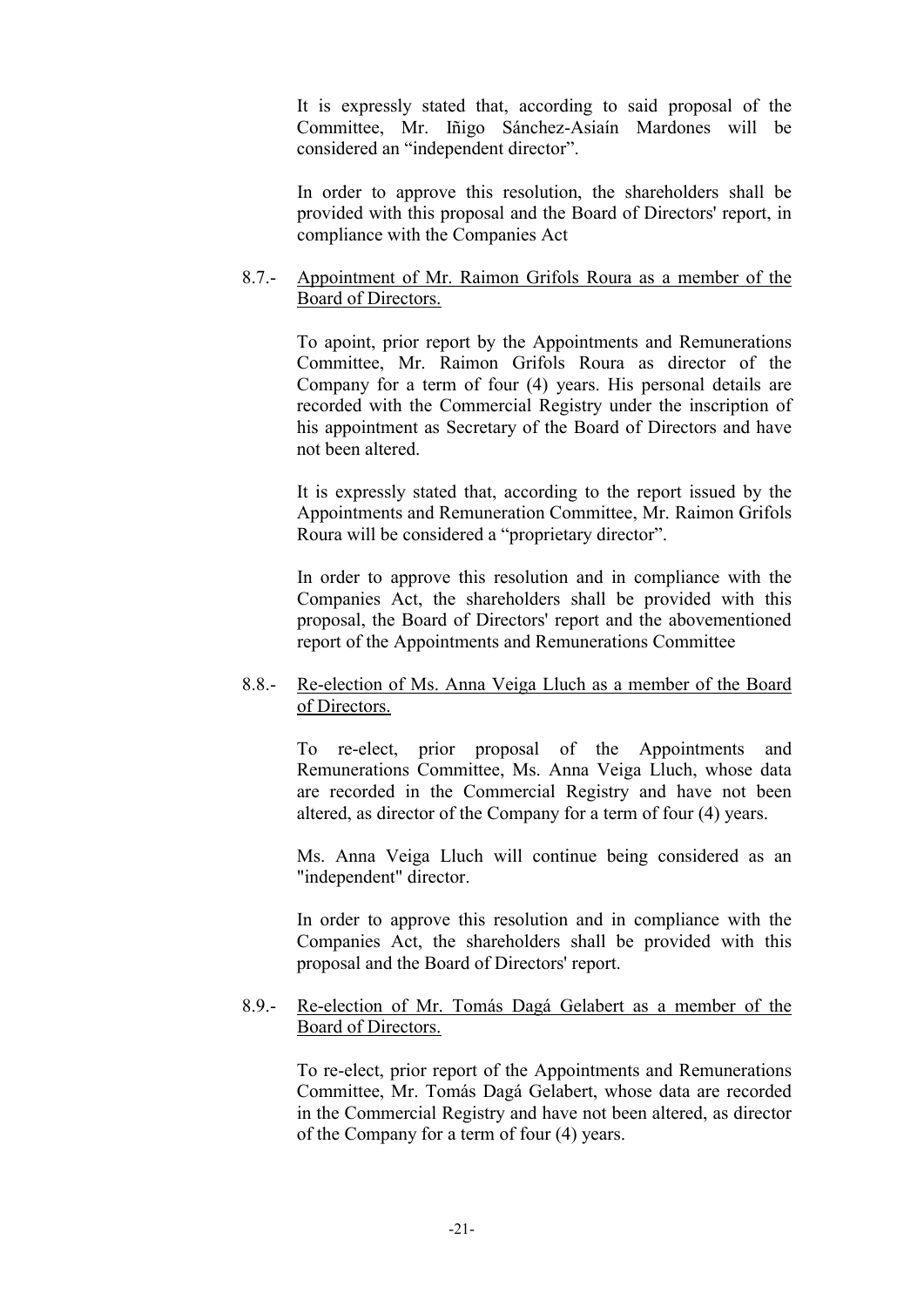Mr. Tomás Dagá Gelabert will continue being considered as an "other external" director.

In order to approve this resolution and in compliance with the Companies Act, the shareholders shall be provided with this proposal, the Board of Directors' report and the abovementioned report of the Appointments and Remunerations Committee

### 8.10.- Reduction of the number of members of the Board of Directors.

Before the resignations, re-elections and appointments referred to above, the Company's Board of Directors was composed by thirteen (13) members. As a result of the mentioned changes, it is proposed to reduce the number of members of the Board of Directors to twelve (12) members.

## **Ninth. Information on the amendments of the Regulations of the Company's Board of Directors, pursuant to article 528 of the Companies Act.**

Pursuant to article 528 of the Companies Act, to inform the shareholders of the amendments of the Regulations of the Company's Board of Directors, in order to adapt said regulations to the Companies Act currently in force and to introduce certain improvements in its wording. The shareholders have acces to said regulations at the Company's web site.

#### **Tenth. Approval of the Board Members' remuneration.**

To approve the payment of a total gross annual remuneration of EUR 100,000 for the fiscal year 2015, for each of the non-executive members of the Board of Directors, with the exception of those non-executive directors that are rendering paid professional services to the Company or the Group during said fiscal year.

Additionally, to approve (i) for those members of the Board of Directors who are members of the Audit Committee or the Appointments and Remuneration Committee, an additional gross annual remuneration of 25,000 Euro as a result of the heavier workload (their total remuneration shall amount to 125,000 Euros) and (ii) for those members of the Board of Directors who chair the Audit Committee or the Appointments and Remuneration Committee, an additional 25,000 Euros for the performance of their duties as Chairperson (their total remuneration shall amount to 150,000 Euros).

The independent director appointed as Coordinating Director shall receive, for the performance of his/her special duties, an additional gross annual remuneration of 50,000 Euros (his/her total remuneration shall amount to 150,000 Euros).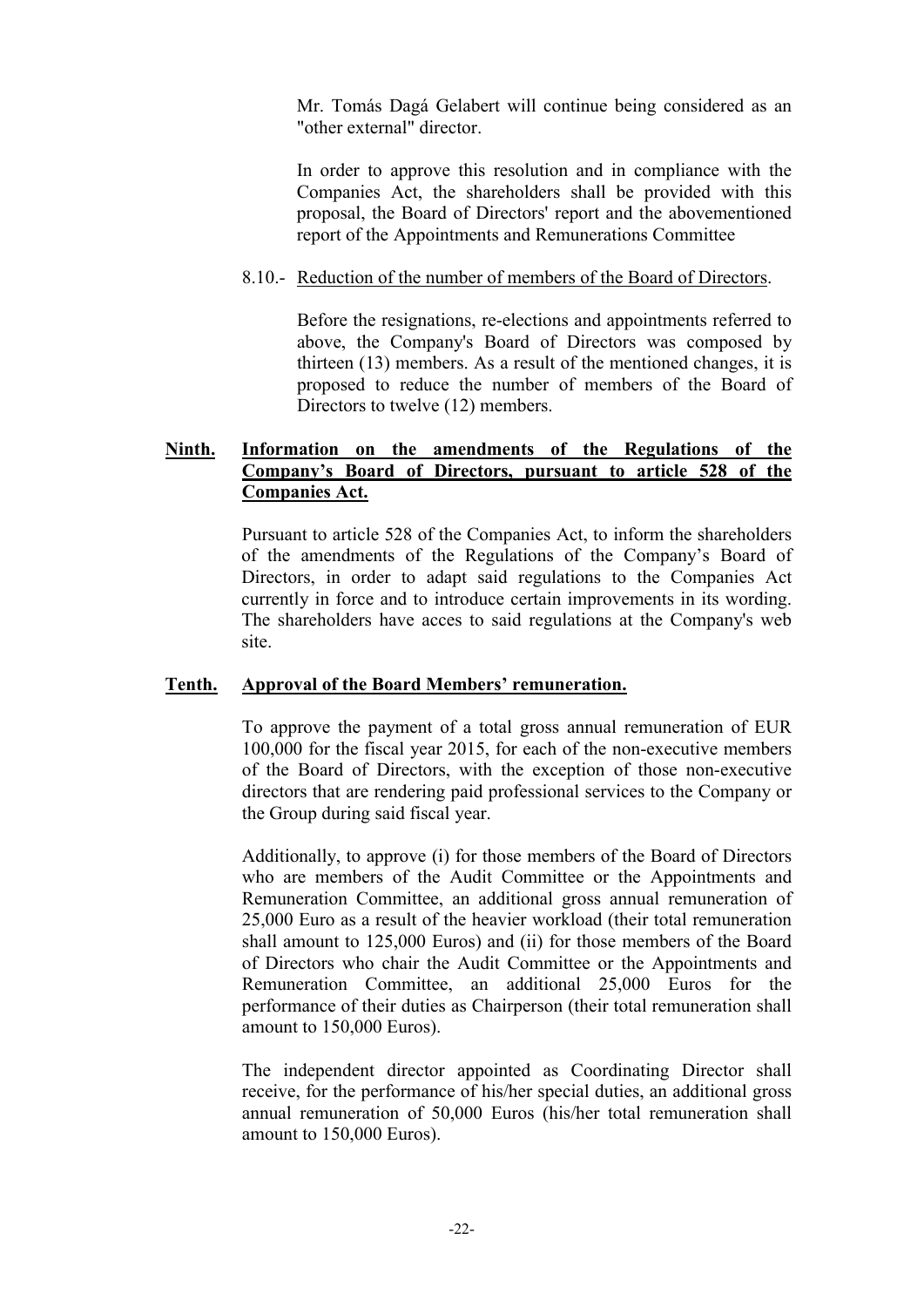Under no circumstances shall a non-executive director receive an annual remuneration exceeding 150,000 Euros.

#### **Eleventh.Consultative vote on the Annual Remunerations Report.**

Pursuant to the provisions of article 541.4 of the Companies Act, to submit the Annual Remuneration Report to a consultative vote of the General Shareholders' Meeting.

It is hereby expressly recorded that, in accordance with the transitional provision of Act 31/2014, of 3 December, which modifies the Companies Act in matters of corporate governance, in case that the General Shareholders' Meeting called to be held on 28 may 2015 on first call and the day after on second call, approves the Annual Remunerations Report on consultative vote, it will be understood that the remuneration policy of the directors contained therein has also been approved as per article 529 novodecies of the Companies Act.

- **Twelfth. Renewal of the resolution of share split of the Company's Class A and Class B shares, in the proportion of 2 new shares (whether of Class A or of Class B) for each 1 of the former shares (whether of Class A or of Class B), as may be applicable, by means of a decrease in their nominal value and the subsequent increase in the number of the Company's Class A and Class B shares, which will be multiplied by two, without any change to the total nominal value of the share capital, with the consequent renewal of the delegation of authorities to the Board of Directors for a term of 1 year. Amendment of Article 6 of the Company's Articles of Association (Share Capital). Application before the relevant domestic and foreign authorities for the listing of the new shares on the Stock Exchanges of Madrid, Barcelona, Bilbao and Valencia, as well as on the Spanish Automated Quotation System (***Sistema de Interconexión Bursátil)* **(Continuous Market) and on the NASDAQ.**
	- A) Share split

It is agreed to carry out a share split of the Company's shares in the proportion of 2 new shares (whether of Class A or of Class B) for each 1 of the existing shares (whether of Class A or of Class B).

This share split will take place by means of decrease in the nominal value of the Company's shares, as a result of which the nominal value of Class A shares will go from the current value of Euro 0.50 per share to Euro 0.25per share, and the nominal value of Class B shares will go from the current value of Euro 0.10 per share to Euro 0.05 per share. Therefore, the number of the Company's Class A and Class B shares will increase, being multiplied by two.

Once the share split is carried out, in execution of this resolution, the Company's share capital, the nominal value of which will not change as a result of the share split, will be represented by ordinary Class A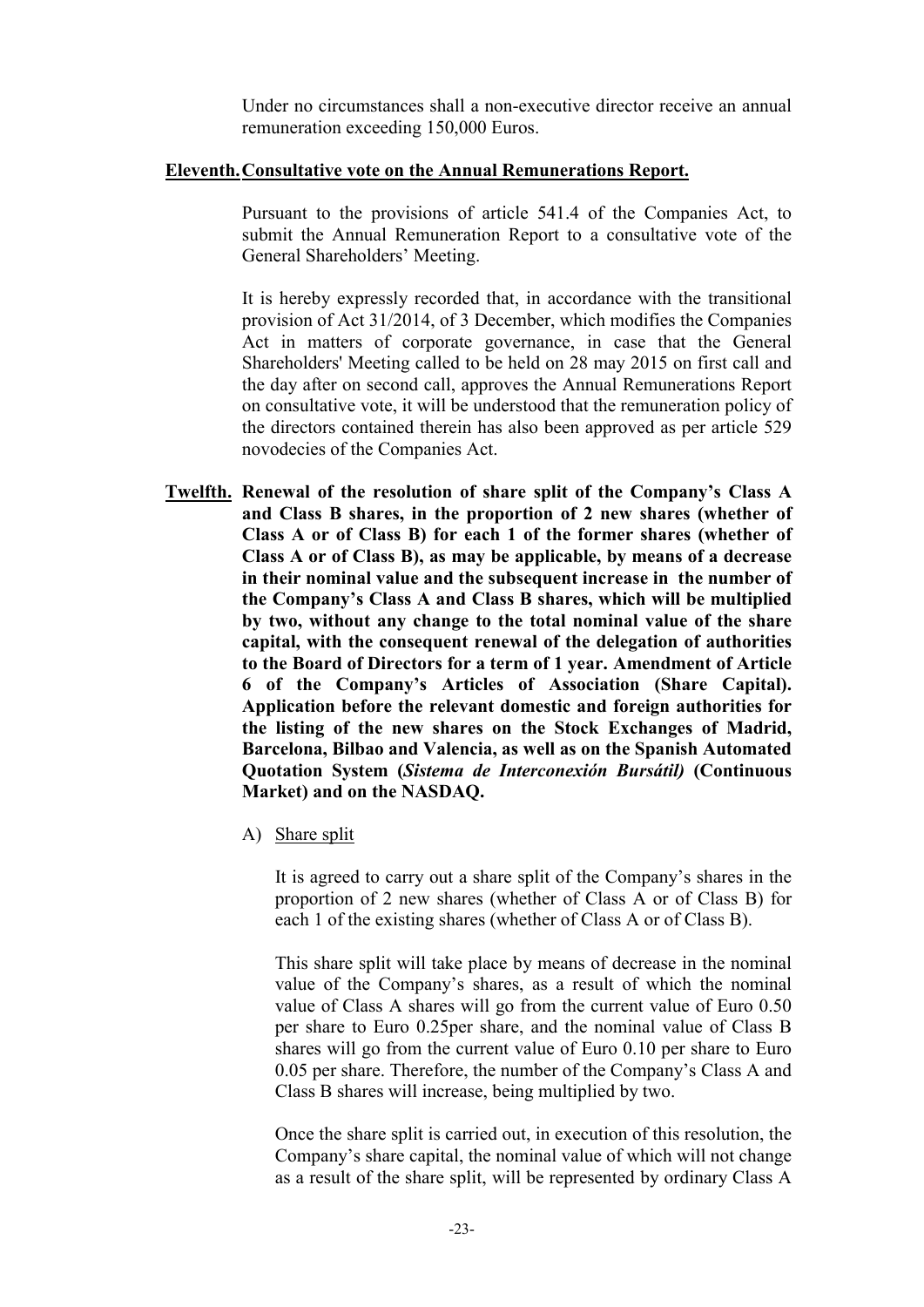shares with a nominal value of Euro 0.25 per share, and by nonvoting Class B shares with a nominal value of Euro 0.50 per share.

B) Information available to shareholders

This resolution has been passed after making available to the shareholders the proposal and Board of Directors' report.

C) Application for the listing of the new shares

It is agreed to apply for the listing of the new Class A and Class B shares resulting from the share split on the Stock Exchanges in Madrid, Barcelona, Bilbao and Valencia, as well as in the Spanish Automated Quotation System (Sistema de Interconexión Bursátil / Continuous Market), and via ADSs (American Depositary Shares), on the National Association of Securities Dealers Automated Quotation (NASDAQ) and the simultaneous exclusion, if applicable, from trading of the Company's former Class A and Class B shares, as well as to carry out all the necessary actions and procedures and to file the documents that might be required before the competent bodies of the aforementioned stock exchange markets for the effective listing of the new shares resulting from the share split and the exclusion of trading of the former shares, as the case may be; it is expressly put on record that Grifols agrees to be bound by already existing and future rules related to the Stock Exchange matters and, specially, as regards contracting, continuance and exclusion of official trading. The Board of Directors is empowered, with full power of substitution in any of its members, so that, once the Company's share split resolution is executed, it can make the relevant applications, prepare and file the relevant documents as it considers appropriate, and carry out all actions required for this purpose.

Likewise, it is agreed to apply for the inclusion of the new Class A and Class B shares resulting from the share split in the accounting registries of the company Sociedad de Gestión de los Sistemas de Registro, Compensación y Liquidación de Valores, S.A.U. (Iberclear), granting the Board of Directors, with full power of substitution in any of its members, the performance of such actions as may be required for this purpose.

## D) Delegation of powers to the Board of Directors

The Board of Directors is empowered, with full power of substitution in any of its members and within a maximum term of one (1) year as of the date of this resolution, to determine the date on which this share split must be carried out pursuant to the requirements agreed upon, as well as to set its conditions in all matters not foreseen by the General Meeting, and to redraft article 6 of the Company's Articles of Association (Share Capital) to adapt it to the new number of Class A and Class B shares into which the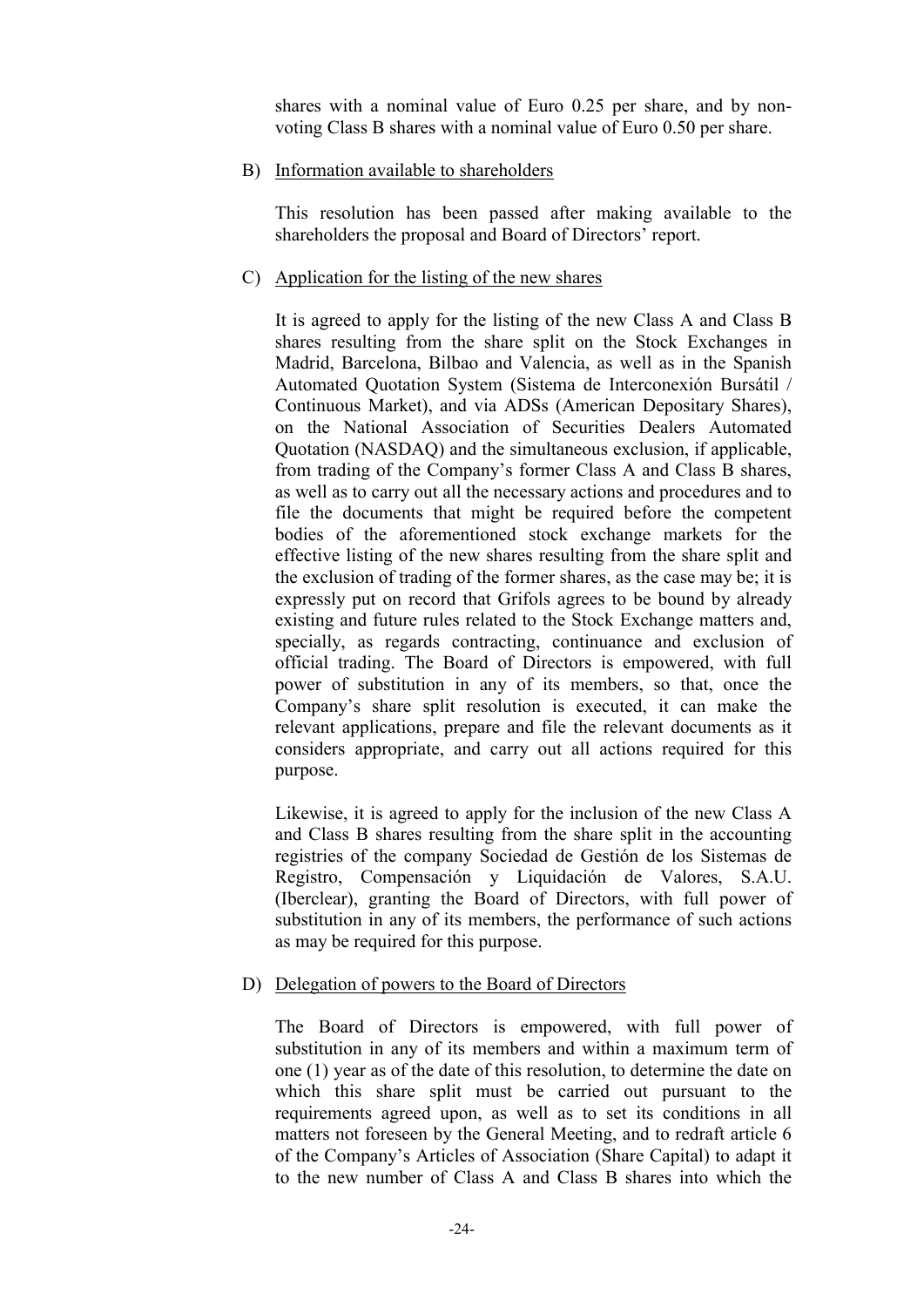share capital will be divided and their corresponding nominal value, carrying out all such actions as may be required for its registration in the Commercial Registry.

Likewise, the Board of Directors is empowered, with full power of substitution in any of its members, to apply for the listing of the new Class A and Class B shares and the exclusion, if applicable, from trading of the Company's former Class A and Class B shares under the terms set out in paragraph C) above and, in general, to file all such documents or applications as may be required and to carry out all procedures and actions as may be necessary or convenient to fully execute this resolution.

This resolution will have no effects if the share split to which it refers does not take place within one (1) year as from the date of this resolution.

## **Thirteenth. Authorization for the derivative acquisition of treasury stock, revoking and leaving without effect the authorization agreed by the Extraordinary General Shareholders' Meeting of January 25, 2011.**

To authorise the Board of Directors of the Company to acquire the Company's own shares or subscription rights by purchase, exchange, allotment of shares or any other procedure established by Law, whether directly or through any of its subsidiaries, within the limits and subject to the requirements set forth below:

- (i) That for as long as there are Class B shares, the acquisition between Class A and Class B shares is made on a pro-rata basis, for the same price and under the same terms and conditions.
- (ii) That the nominal value of the acquired shares, including the shares owned by the Company or its subsidiaries, does not exceed 10% of the share capital of the Company at any time.
- (iii) That as a consequence of the acquisition, including the shares that the Company or the shares that any individual acting in his own name but on behalf of the Company had previously acquired and have become treasury shares, the Company's equity is not lower than the share capital plus the unavailable reserves required by law or the Company's by-laws.
- (iv) That the acquired shares are fully paid-up.
- (v) The maximum acquisition price will be the price of Class A shares listed on the Stock Market on the day the acquisition takes place or, if applicable, the price permitted by the National Securities Market Commission (*Comisión Nacional del Mercado de Valores*). The minimum price will be 100% of the nominal value of each Class A share.